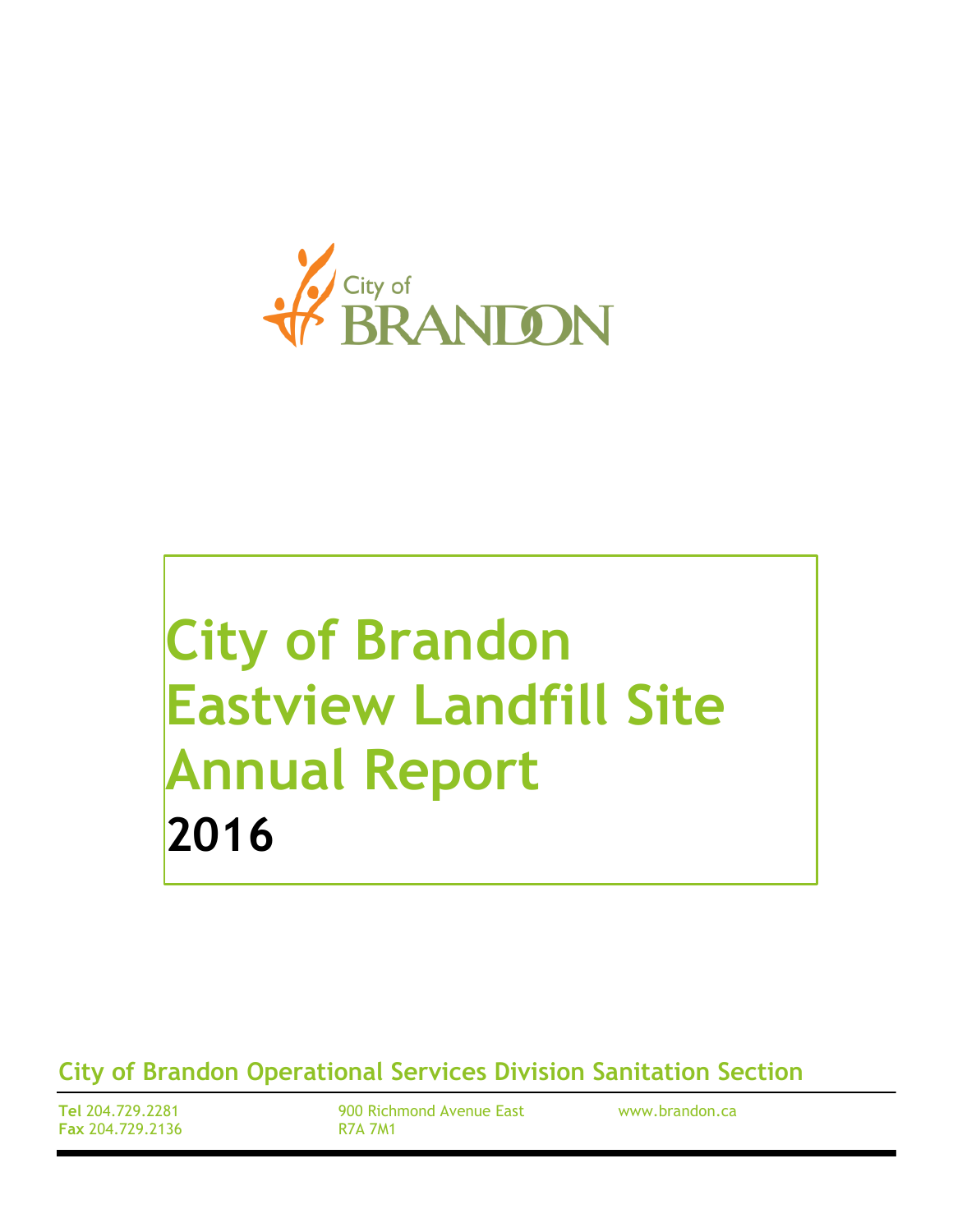#### TABLE OF CONTENTS

| Introduction                                                                                                                                                                                                                                             |                |
|----------------------------------------------------------------------------------------------------------------------------------------------------------------------------------------------------------------------------------------------------------|----------------|
|                                                                                                                                                                                                                                                          | $\overline{4}$ |
|                                                                                                                                                                                                                                                          | 5              |
|                                                                                                                                                                                                                                                          | $\overline{7}$ |
|                                                                                                                                                                                                                                                          | 8              |
|                                                                                                                                                                                                                                                          | 8              |
|                                                                                                                                                                                                                                                          |                |
|                                                                                                                                                                                                                                                          |                |
|                                                                                                                                                                                                                                                          | 12             |
|                                                                                                                                                                                                                                                          |                |
|                                                                                                                                                                                                                                                          | 13             |
|                                                                                                                                                                                                                                                          | $\sim$ 13      |
| E-Waste                                                                                                                                                                                                                                                  | 14             |
|                                                                                                                                                                                                                                                          | 14             |
|                                                                                                                                                                                                                                                          | 15             |
| Extending Landfill Life ________________                                                                                                                                                                                                                 |                |
|                                                                                                                                                                                                                                                          |                |
|                                                                                                                                                                                                                                                          |                |
|                                                                                                                                                                                                                                                          |                |
|                                                                                                                                                                                                                                                          | 17             |
|                                                                                                                                                                                                                                                          | 19             |
|                                                                                                                                                                                                                                                          | 21             |
|                                                                                                                                                                                                                                                          | 22             |
|                                                                                                                                                                                                                                                          | 22             |
|                                                                                                                                                                                                                                                          | 22             |
| Nuisance Control<br><u> 1989 - Johann John Harry Harry Harry Harry Harry Harry Harry Harry Harry Harry Harry Harry Harry Harry Harry Harry Harry Harry Harry Harry Harry Harry Harry Harry Harry Harry Harry Harry Harry Harry Harry Harry Harry Har</u> | 23             |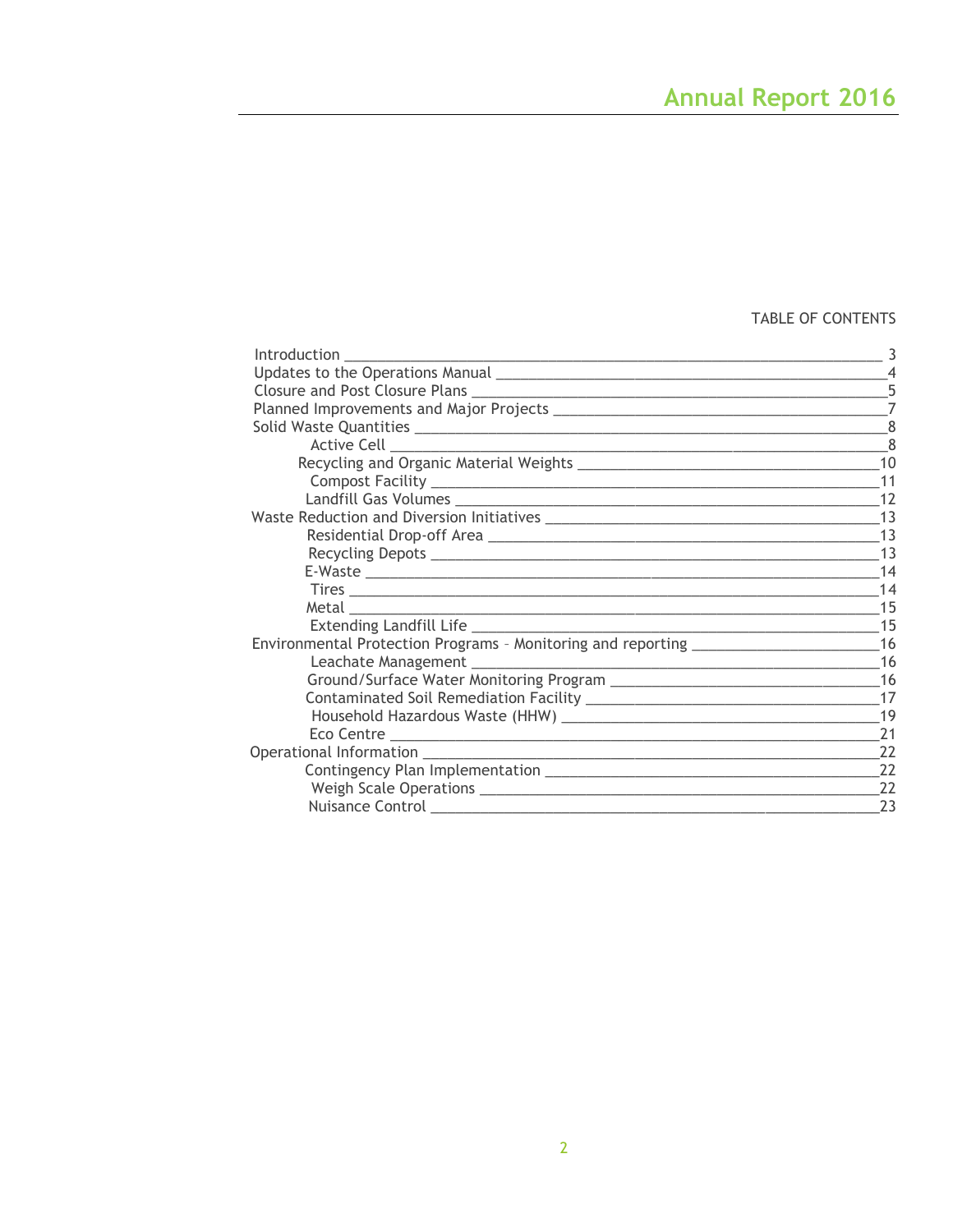# **Introduction**

This annual report covers the period from January 1, 2016 to December 31, 2016, and has been prepared in accordance with our Environmental act license number 3149. The license was issued August 25, 2015 in accordance with *The Environment Act* (C.C.S.M.c.E125) under the direction of Manitoba Conservation. The Eastview Landfill Site operates as a Class 1 Waste Disposal Ground (WDG) under the Manitoba Environment Act.

The current facility layout and operations include:

- Former and active disposal areas;
- Full depot for residential and commercial waste, including contaminated soil, all directed to the tipping face;
- Leachate collection that is pumped to a wastewater treatment facility;
- Scale house and operator
- Snow removal dump site (City use only)
- Clean fill disposal;
- Concrete disposal area;
- Landfill gas collection system (waiting to be commissioned by Department of Labor);
- Material Recovery Facility (MRF);
- Separation of metals, propane tanks, tires, yard waste and tree brush from waste stream which is stored in designated areas of the site;
- Freon depleting device depot;
- Eco-Centre for used oil, filters and containers;
- Tree and wood chipping
- Composting
- E-Waste Depot
- Household hazardous waste depot

Below is a copy of the landfill section map.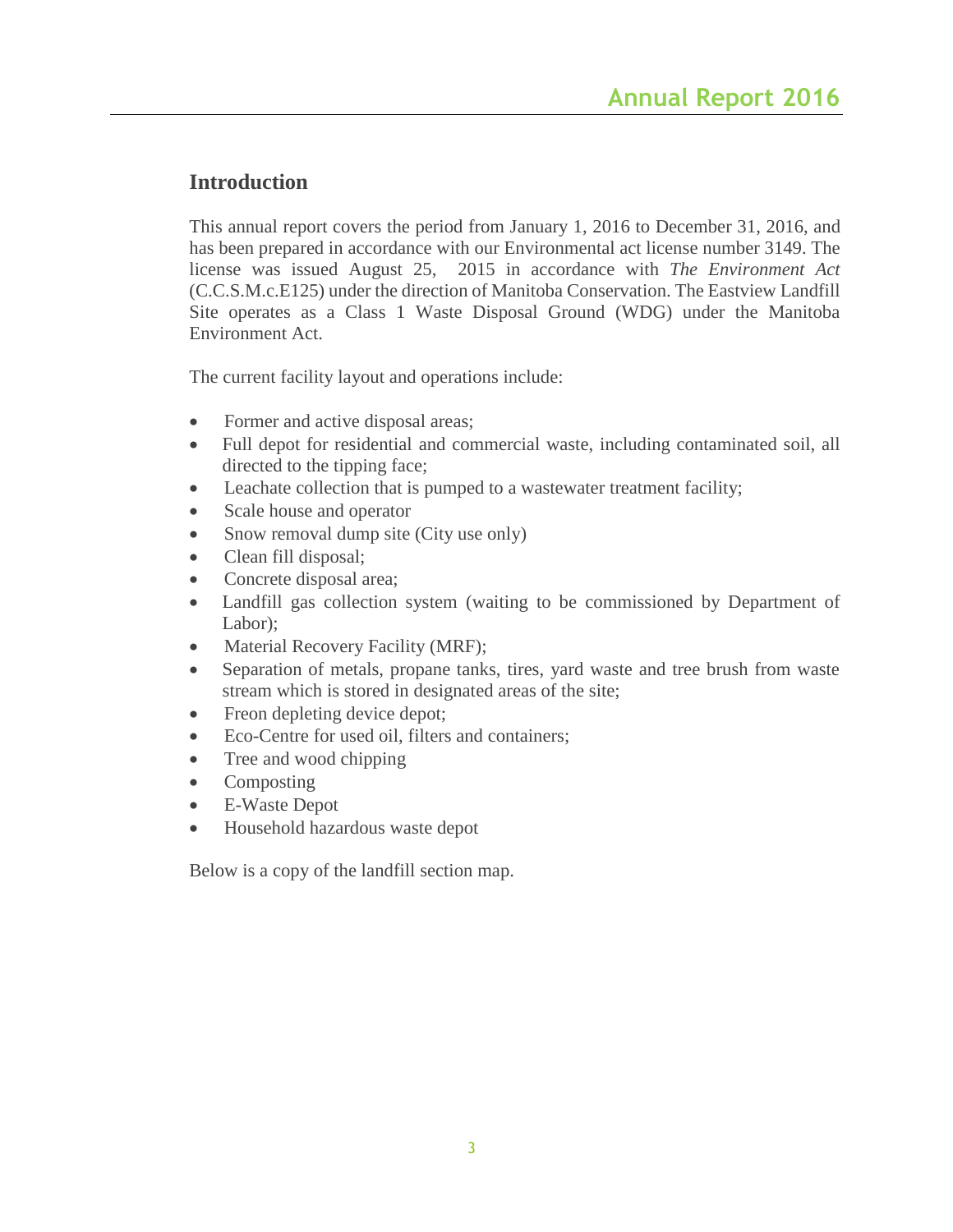# **Annual Report 2016**



The purpose of this report is to meet the operational reporting requirements by providing the following information at a minimum:

- Updates to the operating manual;
- Closure/Post closure plans and financial evaluation;
- Planned improvements
- Records of waste, recyclable materials, and compost quantities;
- A review of environmental monitoring data;
- Details on environmental protection programs;
- Operational information

# **Updates to the Operating Manual**

The operations manual was submitted in 2008 to meet the requirements of the operating permit. The manual was completed internally by Sanitation administration and was to address at a minimum the following:

- Cell developing and sequencing;
- Waste receiving, placement and covering;
- Nuisance control;
- Surface water management;
- Landfill gas management;
- Leachate management;
- Monitoring and reporting: and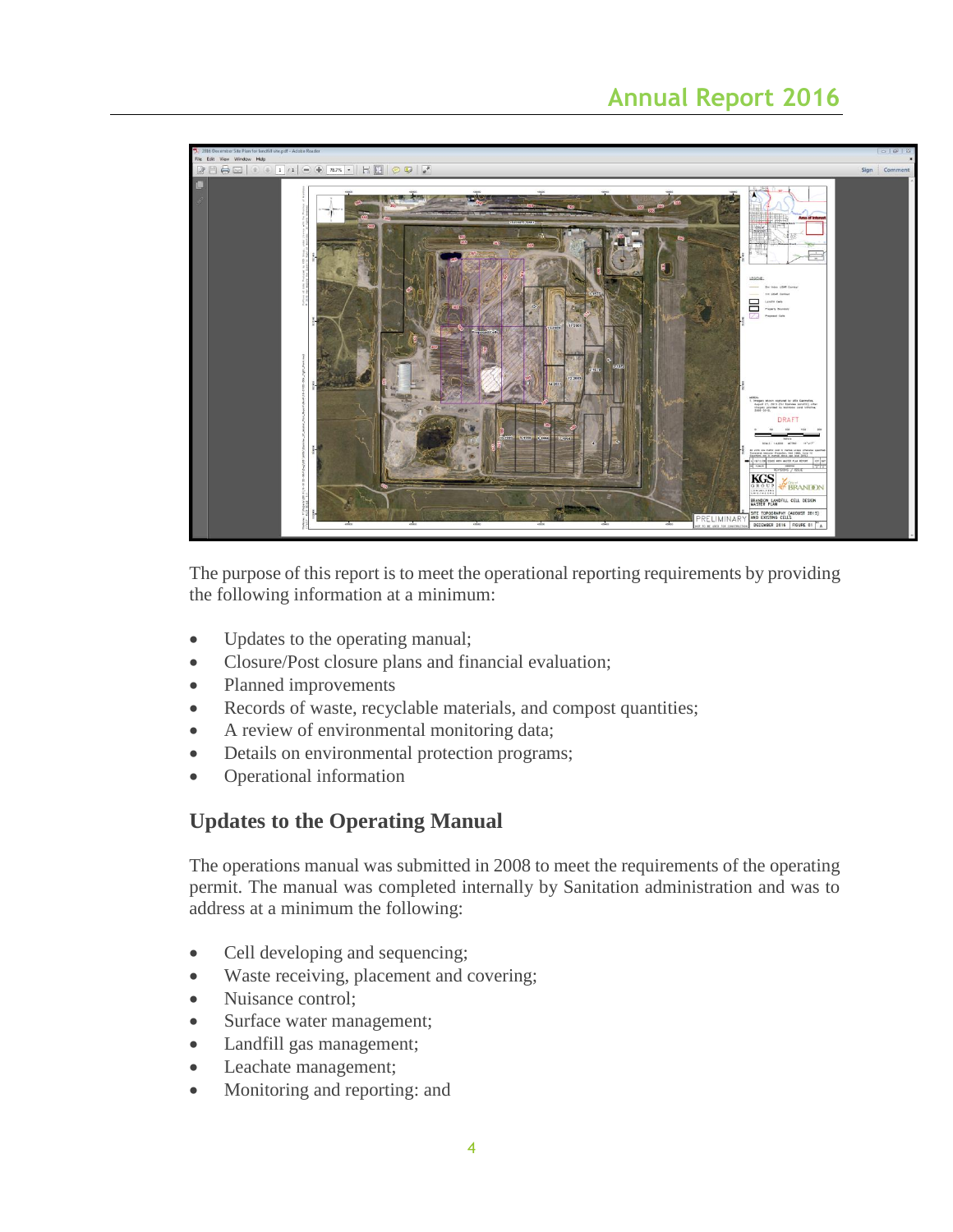• Inspections and maintenance

The operating manual also provides criteria for the acceptance, handling and disposal of special wastes such as hydrocarbon impacted soils, mold and asbestos. The manual provides information for dealing with hot loads within City Refuse trucks, commercial haulers, and commercial and residential self-haulers.

#### **Closure and Post Closure Plans**

In 2014 the City of Brandon updated its closure and post closure plans which was awarded to and completed by Golder Associates after an RFP process. Information was provided, for review, to Golder Associates using historical data supplied by landfill staff. A landfill site visit was conducted by the consultant responsible for the plan to conduct a site assessment and through this consultation it was determined that the only operational change was the increased focus on the diversion of organic materials.

A criterion was established by the City of Brandon so that the assessment is based on the following:

- Current waste generation estimate received at the Eastview Landfill Site based on current population trends;
- An estimate of the remaining useable life of the landfill site based on waste generation and available airspace;
- Estimated closure costs;
- An estimation of ongoing maintenance costs following site closure (post closure); and
- Preparation and submission of a report providing costing models and site development drawings.

According to Golder the estimated useful life of the existing landfill site is 27 years or an estimated closure date of 2041. This was based on a number of factors including:

- The amount of air space currently available;
- Current population trends;
- Current diversion efforts;
- Current waste generation trends;
- Technology currently used for compaction of waste generated (currently 800)  $kg/m<sup>3</sup>)$ ; and
- Daily cover

Golder provided in its report provided detailed information on the requirements and procedures required during the closure of the current site along with post closure requirements. The following requirements are required during the closure of the Eastview Landfill Site: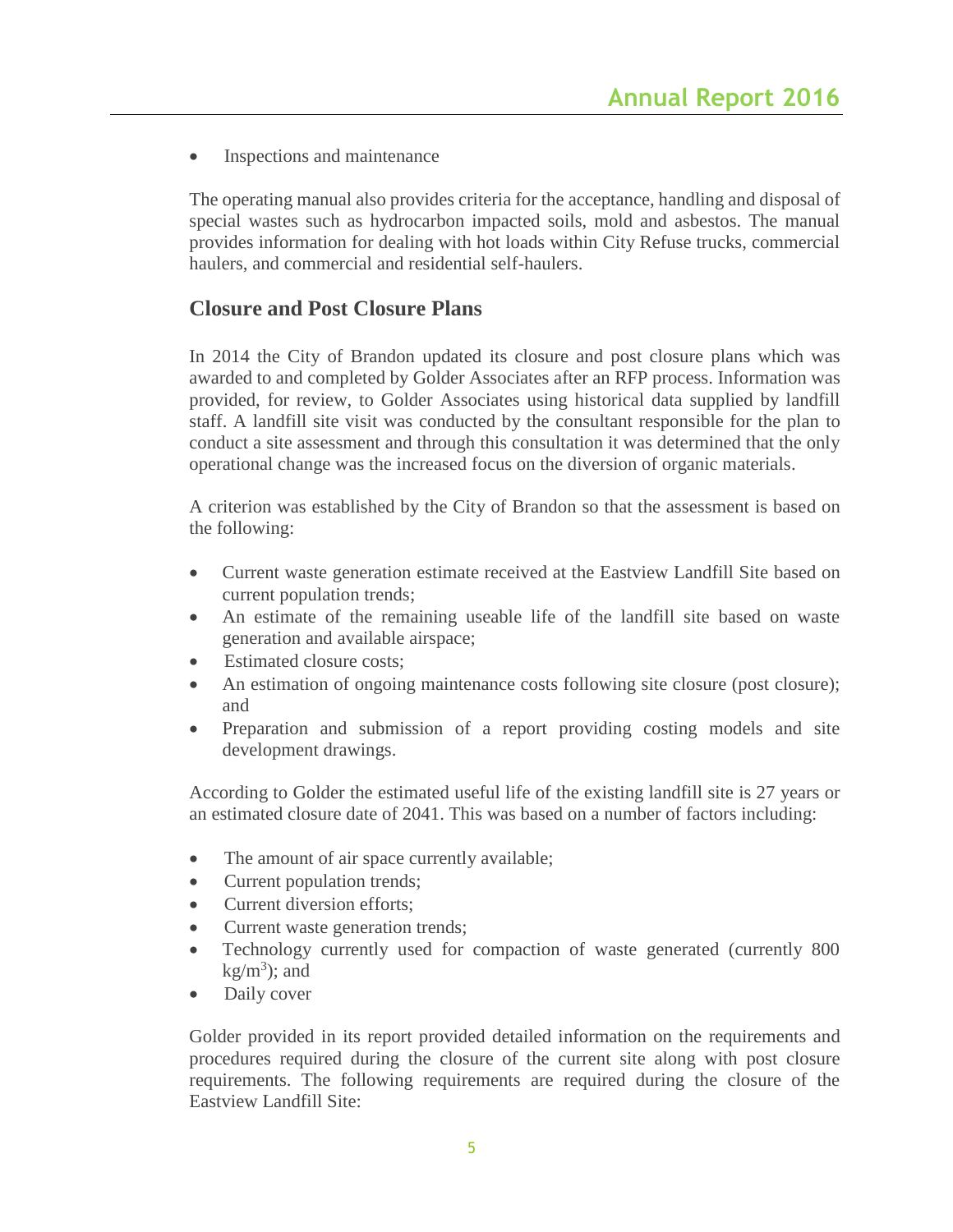- 1. Prior to the application of the final cover regrading to the final contours should take place in order to promote drainage away from the site and to discourage infiltration and local ponding of surface water.
- 2. The following final cover design has been proposed:
	- a. Topsoil of 0.15 m over subsoil
	- b. Subsoil of 0.35 m over protection layer
	- c. A barrier layer that is constructed by compacting clay soils to a thickness of no less than 0.60 m measured perpendicular to the compacted waste surface and achieving maximum permeability of  $1 \times 10^{-7}$ .
	- d. Contoured such that no water pools over the landfill cells.
	- e. Grade to achieve a minimum slope of 2% and not to exceed 30%
- 3. A policy be implemented to monitor top of waste elevations to assist in planning the placement of the final cover within a year of reaching the final elevations.
	- a. The policy will minimize the amount of leachate that will be generated and handled.
	- b. It will also allow for the initial settlement of the landfill to take place prior to placement of the final cap.
- 4. General allowance including decommissioning of site facilities such as upgrading the storm water control work and modification of the landfill gas collection system.
- 5. Submittal of a formal detailed Closure and Post Closure Plan which may include the following allowances:
	- a. Testing
	- b. Quality assurance/control
	- c. Legal fees

The following requirements are required during the post-closure phase for the Eastview Landfill Site:

- 1. That a post closure plan should operate for a period of no less than 25 years to ensure proper care of the site, associated infrastructure and environmental control systems.
- 2. Protect and maintain integrity of final cover system.
- 3. Providing repairs to final cover system as necessary to correct settlement, subsidence, erosion, leachate break-out
- 4. Protecting, maintain, and monitoring groundwater, leachate and landfill gas

A schedule of costs was included as part of the plan to allow management to prepare for the pending closure of the landfill in a fiscally responsible manner. It is estimated that the average annual number of tonnes to be landfilled between 2015 and 2041 will be 49,500 tonnes. Working with Treasury, Sanitation administration needs to look at including these costs into its Capital Reserve planning.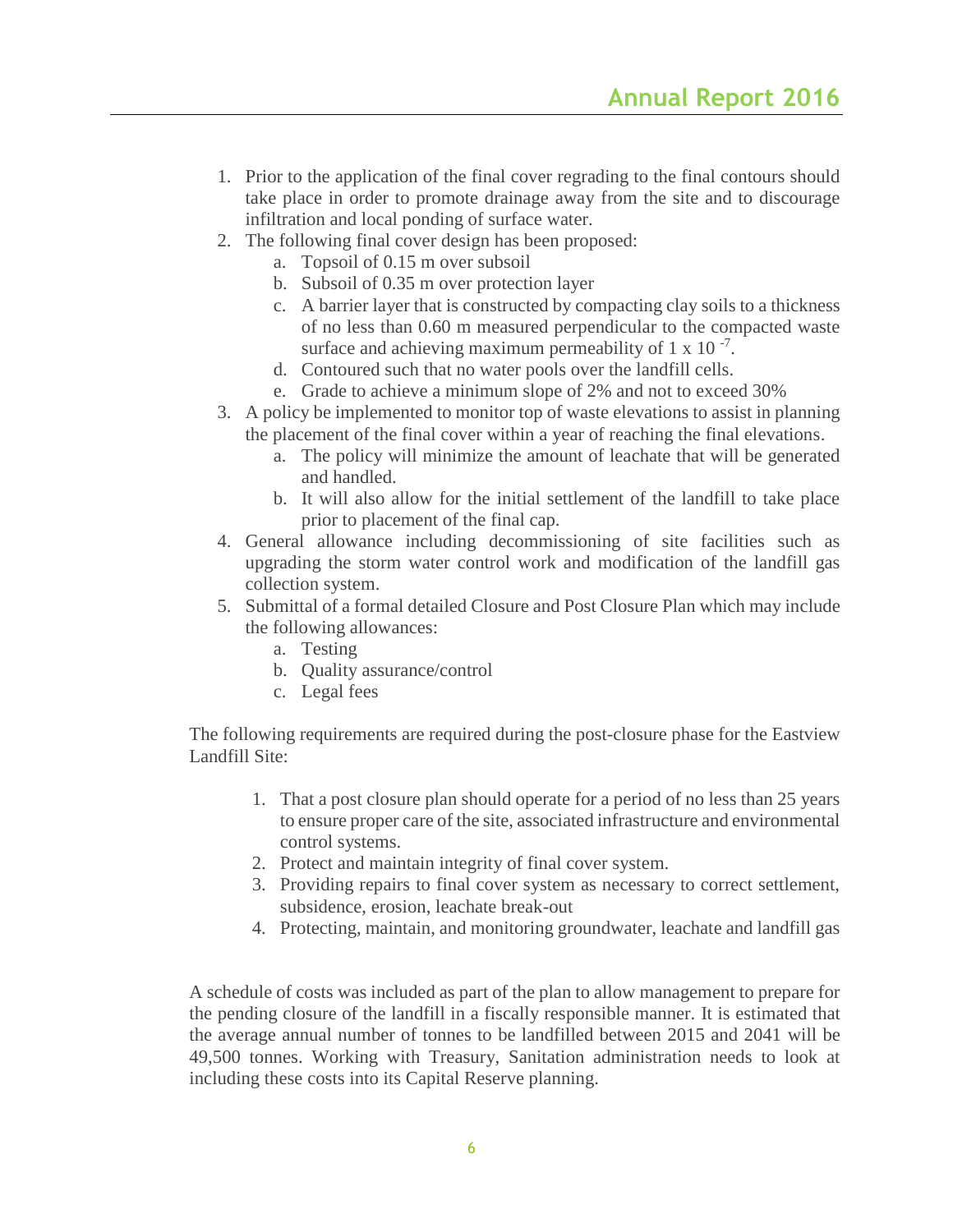The projected closure and post closure plans based on 2014 dollars in expected to be between \$5.3 million and \$6.5 million. This will require annual contribution to a capital recovery fund of between \$4.07 and \$4.96 on a per tonne basis. These costs are in addition to the costs already being covered through the landfill tipping fees.

#### **2016 Closure and Post Closure Fees**

In 2015 Sanitation presented to council and requested that a \$4.00 per tonne closure levy be put in place to cover the costs of closure. Council agreed to the request and the \$4.00 per tonne levy was implemented on January 1<sup>st</sup> 2016 on every tonne of material that enters the tipping face.

## **Planned Improvements and Major Projects in 2016**

#### **2016 Project Update: Landfill Master Plan**

In 2016, the City of Brandon awarded the development of a Master Plan for the Eastview Landfill to KGS Group. KGS Group developed a draft Master Plan, which should be finalized in 2017, for the site that will act as guide for the operation and expansion of the activities at the Eastview landfill site.

#### **2016 Project Update: Design and Construction of New Landfill Cell #15**

In 2016, the City of Brandon awarded the design of a new landfill cell (cell #15) to KGS Group. The design was completed in April 2016 and construction of the new cell was completed in October 2016. A small amount of solid waste was placed in the new cell in the fall of 2016 prior to the onset of colder weather and it is expected that placement of solid waste in cell #15 will recommence in the late spring of 2017 once weather conditions are favourable to the placement of solid waste on the new liner.

#### **2016 Project Update: New Walkway Bins**

In 2016, fifty-five (55) new walkway bins were purchased for the purpose of refuse collection in Brandon's downtown and along walking paths throughout the city. These new walkway bins were required to replace damaged bins and to add additional bins to the existing walkway bin network.

#### **2016 Project Update: Curbside Organics Collection Program**

We started our curbside compost collection program in 2011 with 500 residents in a trial program. The program was deemed a success and we opened the program to the rest of the public on a voluntary sign up basis. Participation in the program increased from 500 participants in the first year to 3000 in 2013. By the end of 2015, over 5000 participants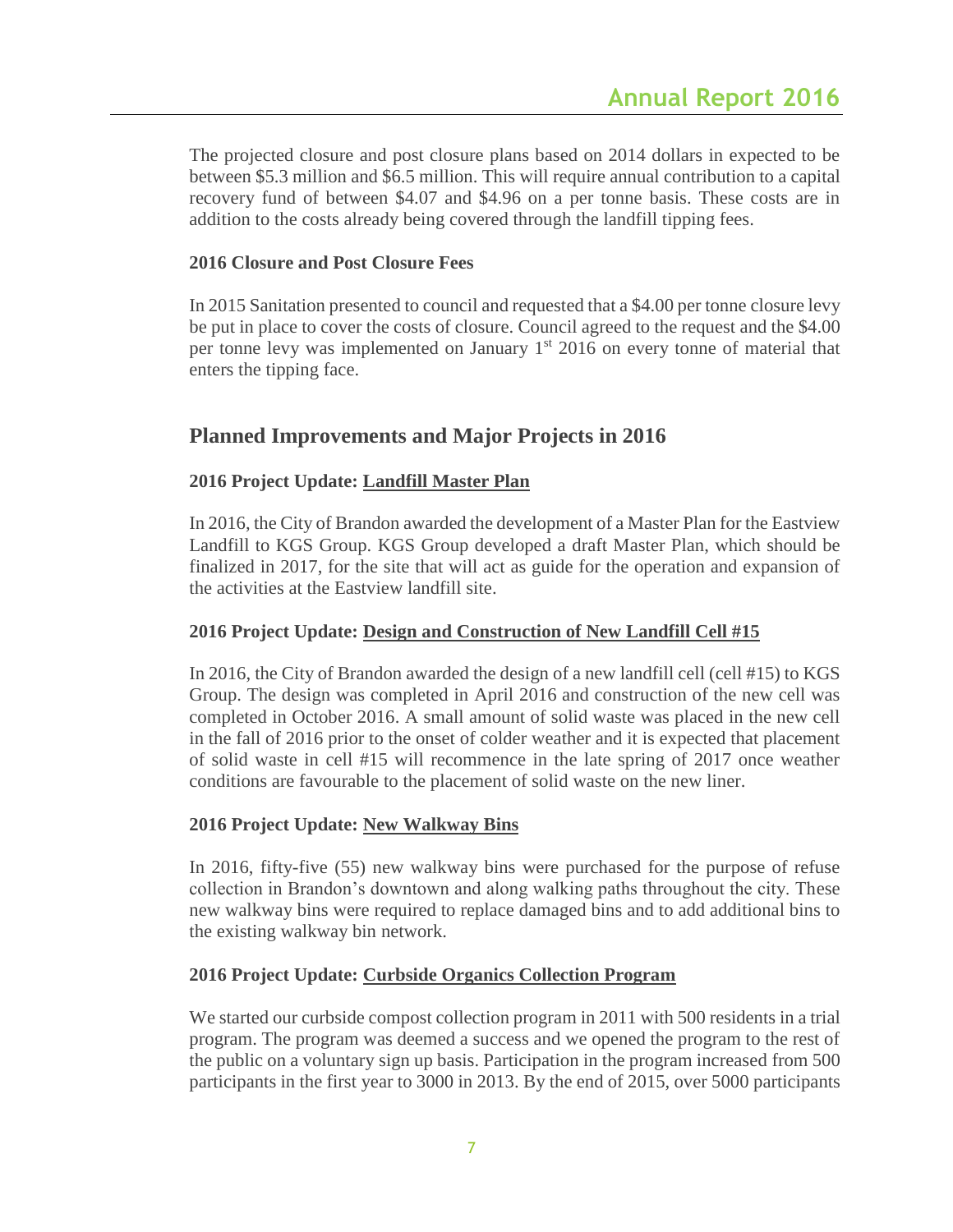were part of the curbside collection program and this number increased to 6336 by the end of 2016.

During the collection period of April to November 2016, over 2600 tonnes of organic material was diverted from the landfill. This works out to an average household diversion of approximately 299 kilograms.

# **Solid Waste Quantities**

As part of the City of Brandon's Solid Waste Management System, the City owns and operates the Eastview Landfill Site located at NW 17-10-18, in the City of Brandon. This landfill is considered a Class 1 site, due to population  $($ >5,000), services not only residents of the City, but also a number of municipalities within close proximity to the site along with commercial and industrial businesses. Starting in 2011 the Eastview Landfill Site started receiving solid waste from the RM of Cornwallis rather than it going to its own landfill. These types of partnerships could ultimately lead to the Eastview Landfill Site being considered more of a regional landfill rather than one mainly just for residents and businesses within the City of Brandon.

To segregate larger commercial vehicle traffic from residential traffic, waste from commercial haulers and City refuse collection was landfilled in cell 13 while cell 14 was used for waste hauled to site directly by residential customers and small businesses.

#### **Active Cell**

All waste generated within the City of Brandon is either hauled directly by City refuse trucks, commercial haulers or self-hauled by small businesses and residents. In 2016 the total amount of waste disposed of in the active cell was **41,056.96** tonnes which is down **4,779.36** tonnes from 2015.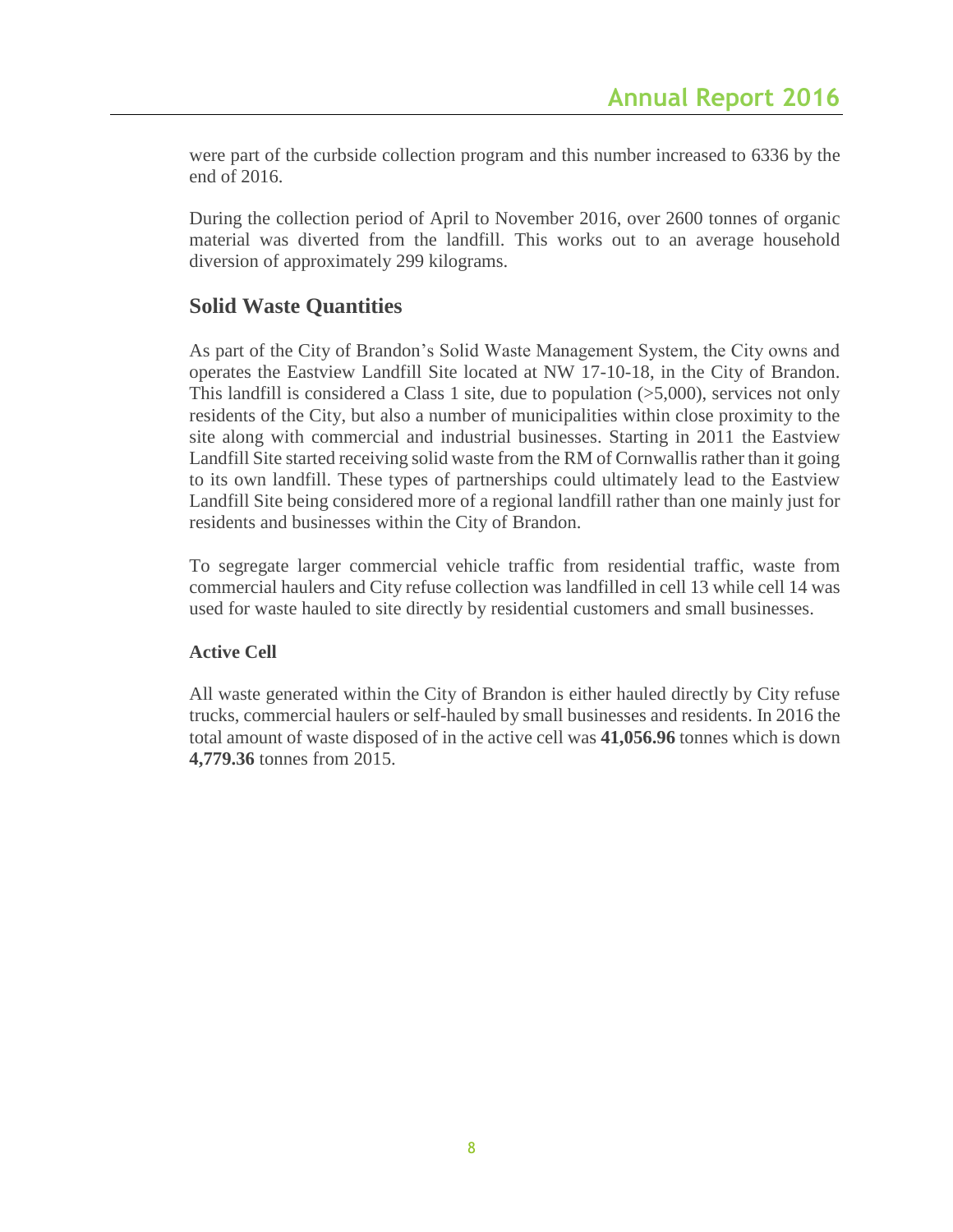| <b>Materials</b>            | 2012                        | 2013<br>2014                |                             | 2015                        | 2016                        |
|-----------------------------|-----------------------------|-----------------------------|-----------------------------|-----------------------------|-----------------------------|
|                             | <b>Quantity</b><br>(Tonnes) | <b>Quantity</b><br>(Tonnes) | <b>Quantity</b><br>(Tonnes) | <b>Quantity</b><br>(Tonnes) | <b>Quantity</b><br>(Tonnes) |
| <b>Asbestos</b>             | 388.40                      | 322.58                      | 412.30                      | 139.56                      | 294.34                      |
| <b>Commercial Mixed</b>     | 28,588.98                   | 29,393.66                   | 29,478.96                   | 31,198.46                   | 25,654.80                   |
| <b>Refuse</b>               |                             |                             |                             |                             |                             |
| <b>Residential Mixed</b>    | 2,812.57                    | 3,262.50                    | 3,361.50                    | 3,404.13                    | 3,357.81                    |
| <b>Refuse</b>               |                             |                             |                             |                             |                             |
| <b>City Residential</b>     | 10,433.17                   | 10,296.96                   | 9,976.70                    | 10,233.13                   | 11,024.75                   |
| <b>City Internal</b>        | 467.06                      | 438.29                      | 378.24                      | 434.33                      | 315.51                      |
| <b>Wastewater Treatment</b> | 268.32                      | 353.93                      | 477.80                      | 426.71                      | 409.75                      |
| <b>Facility Sludge</b>      |                             |                             |                             |                             |                             |
| <b>Total</b>                | 42,958.50                   | 44,067.92                   | 44,085.50                   | 45,836.32                   | 41,056.96                   |

| Table 1: Eastview Landfill Material Quantities from 2011 to 2015 |  |
|------------------------------------------------------------------|--|
|------------------------------------------------------------------|--|

Asbestos is placed along the East side of the cell 11-12 where it is covered and surveyed. In order for anyone to bring asbestos to the landfill site for disposal they first need to purchase a daily permit. A separate permit is required for each day that asbestos is being delivered on site. Contractors or anyone responsible for the disposal of asbestos must insure that safe handling of the material occurs when transporting and disposing.

Residential refuse is the waste hauled to the landfill site by homeowners and/or occupiers of residential property. This includes all material that is not considered recyclable, compostable or requires special handling. City residential is the waste hauled by City of Brandon refuse trucks and delivered to the active cell.

City internal waste is the refuse that is hauled to the landfill site and dropped off in the cell by other City departments.

Since 2007 the landfill has seen a noticeable increase in the number of visitors entering the landfill site. The following graph illustrates the dramatic increase in site visits and in particular residential users. The reason for this shift we can attribute to a couple of factors. The first being the removal of the residential tipping fees near the end of 2007 and the second the change in collection system that made it necessary for residents to dispose of large bulkier items different from the previous system as approximately 2/3 of customers were used to the larger shared containers.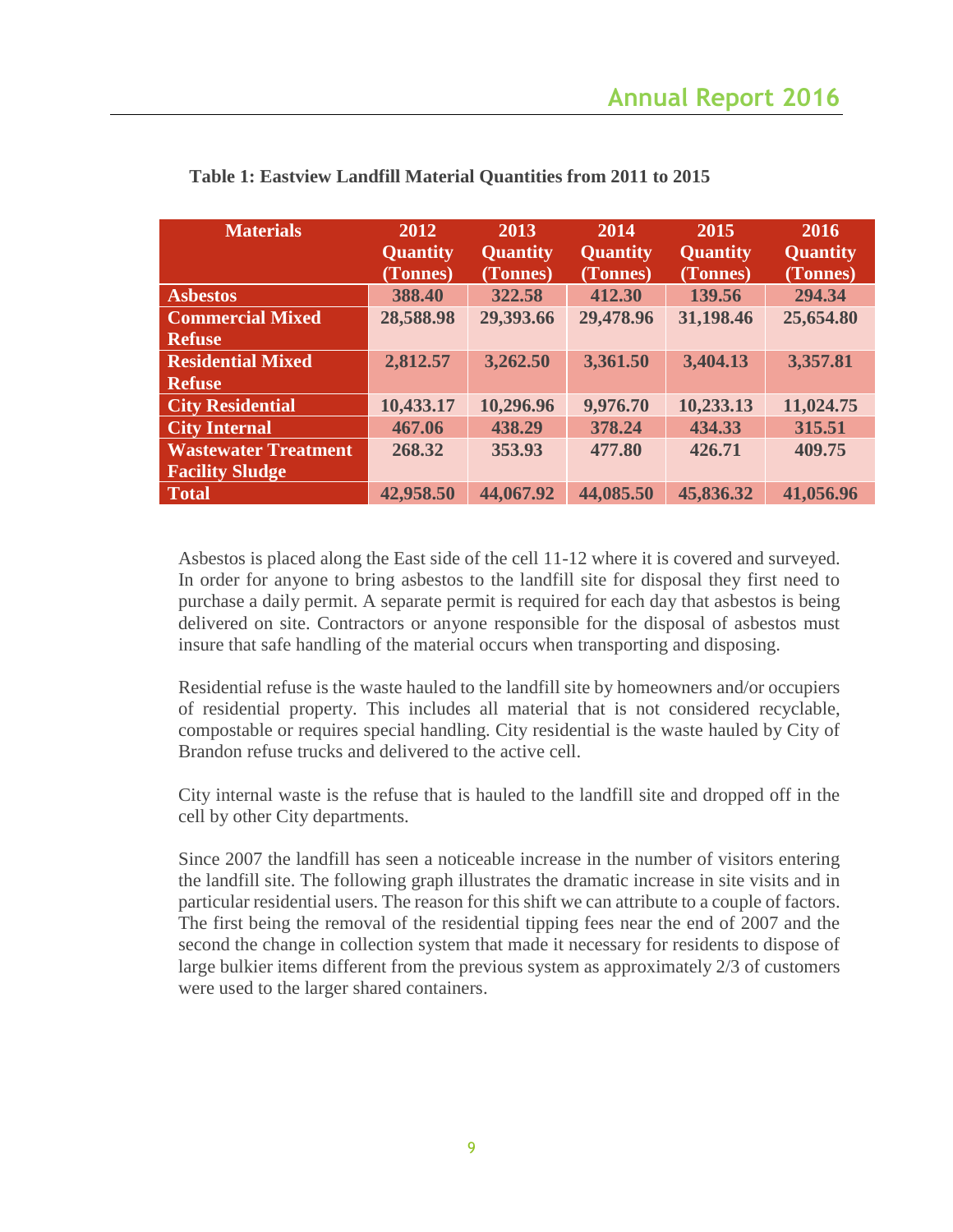

#### **Chart 1. Visitors to Eastview Landfill Site**

#### **Recycling and Organics Material Weights**

During 2016, the Sanitation Department of City of Brandon continued in its efforts to divert as much material from the active cell as possible. This effort is made in order to extend the useful life of the landfill and spread the costs of developing new cells over longer periods of time.

In 2014 the City assumed responsibility for the processing of residential and commercial recyclables within the MRF. After peaking at 8,200 total tonnes processed in 2012, the recycling facility saw a decrease in volumes during 2014-2015 (7,300 tonnes and 7,557 tonnes respectively) however this declining trend was reversed in 2016 with 8,111 tonnes, the largest annual quantity processed since the 2012 peak.

| <b>Materials</b>   | 2012<br><b>Quantity</b><br>(Tonnes) | 2013<br><b>Quantity</b><br>(Tonnes | 2014<br><b>Quantity</b><br>(Tonnes) | 2015<br><b>Quantity</b><br>(Tonnes) | 2016<br><b>Quantity</b><br>(Tonnes) |
|--------------------|-------------------------------------|------------------------------------|-------------------------------------|-------------------------------------|-------------------------------------|
| <b>Residential</b> | 4,020.62                            | 3,910.12                           | 3,828.67                            | 3,854.00                            | 3,940.00                            |
| <b>Commercial</b>  | 4,194.95                            | 3,733.39                           | 3,505.84                            | 3,703.00                            | 4,171.00                            |
| <b>Total</b>       | 8,215.56                            | 7,643.51                           | 7,334.51                            | 7,557.00                            | 8,111.00                            |

#### **Table 2: Recycling Comparison between 2012 to 2016**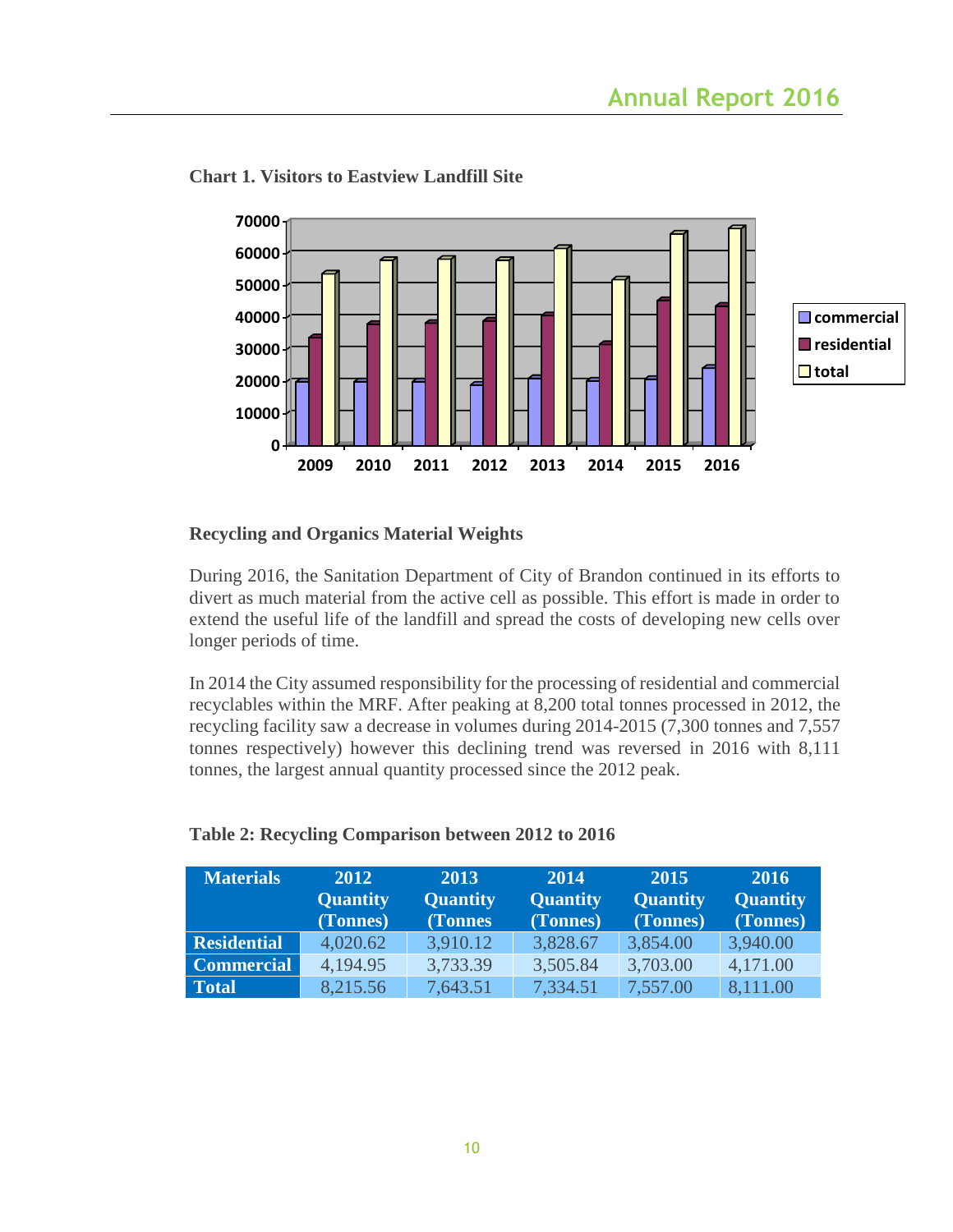#### **Compost Facility**

Since the early 1990's the City of Brandon has been operating a yard and tree trimming collection facility. In the mid to late 1990's, the facility was upgraded to include a retention pond for the collection of any surface water runoff that originates from the compost piles.

In 2016, 7,239.13 tonnes of compostable material was collected on site and diverted from the active cell which is down from the quantity collected in 2015.

| <b>Materials</b> | 2012<br>Quantity<br>(Tonnes) | 2013<br>Quantity<br>(Tonnes) | 2014<br>Quantity<br>(Tonnes) | 2015<br>Quantity<br>(Tonnes) | 2016<br>Quantity<br>(Tonnes) |
|------------------|------------------------------|------------------------------|------------------------------|------------------------------|------------------------------|
| Residential      | 3,085.77                     | 3,456.88                     | 3,983.27                     | 3,458.42                     | 2,114.91                     |
| Commercial       | 6,576.39                     | 5,773.05                     | 6,315.99                     | 4,630.46                     | 3,225.20                     |
| City             | 970.48                       | 673.60                       | 1,042.68                     | 1,796.37                     | 1,899.32                     |
| Total            | 10,632.66                    | 9,903.53                     | 11,341.94                    | 9,885.25                     | 7,239.43                     |

#### **Table 3: Organic Quantities between 2012 and 2016**

Yard waste and trees that are chipped are placed in windrows where they are processed into a reusable material using a compost turner pulled behind a loader. Once the compost process is finished it is placed in a large pile, mixed with black dirt, screened and then used by the Parks Board along City boulevards and other public areas.

In 2016, processed organic material was tested by  $A \& L$  laboratories and the results indicated that was Class "A" compost. After the results were received from A & L the City of Brandon Sanitation Section began to give the finished product away during special events such as Earth Day, Compost Day and other environmental events. In addition, in 2016, 87 tonnes of material available at the landfill entrance was picked up by residents free of charge.

In 2015, the City supplied Assiniboine Community College 267 tonnes of free compost that is currently being used in a 3-year study at Aagaard Farms on the benefits of compost versus fertilizer.

The City's Parks department used 550 cubic yards (499 tonnes) of compost material in their operations throughout the city, some of which was delivered to community gardens. Compost was also made available for purchase as Soil Amendment in the 2016 City of Brandon Fee Schedule at a cost of \$21.90 per tonne. Three-thousand, five hundred and sixty-one (3,561) tonnes of compost material was also used at the City's golf course for remediation work done on the embankment.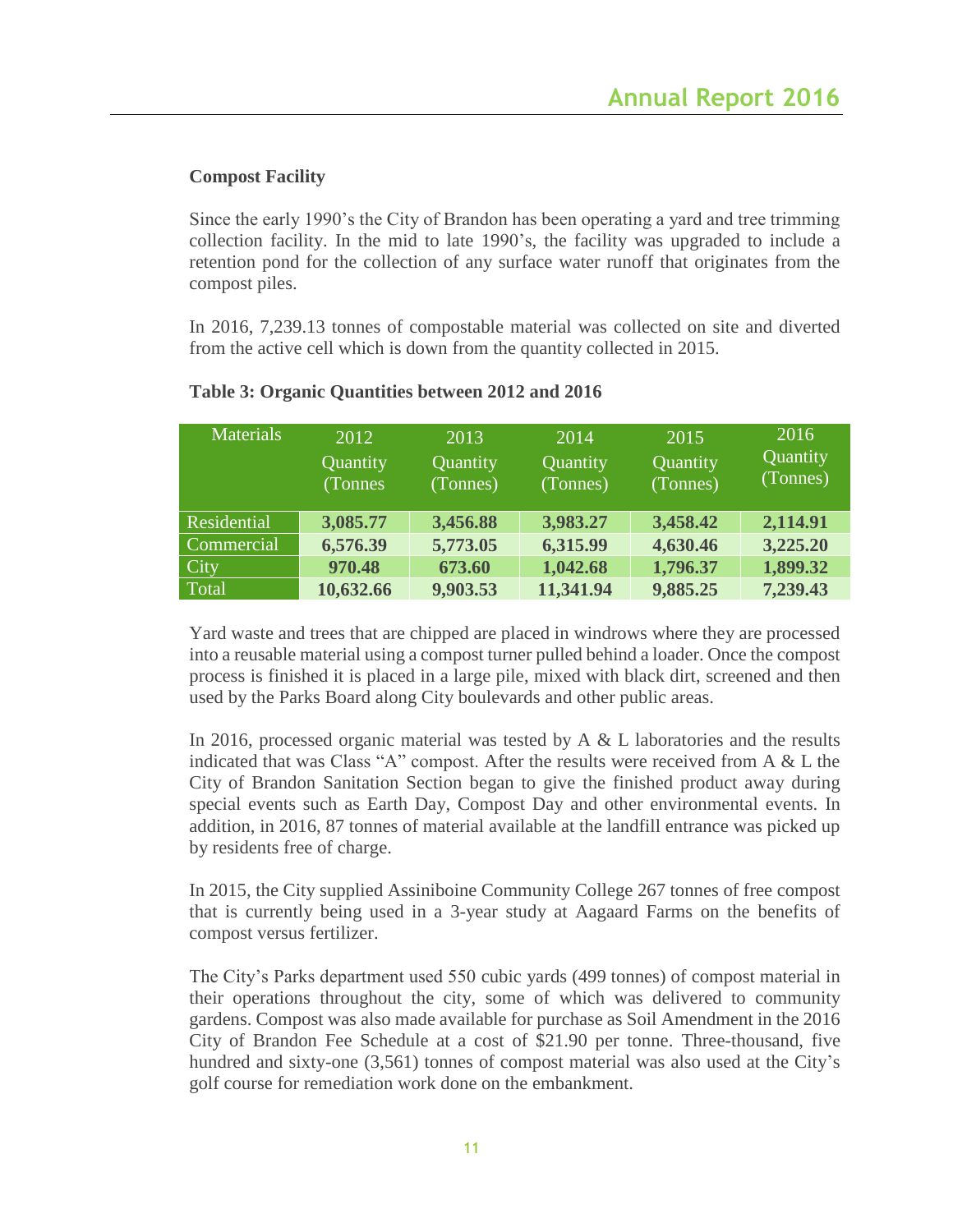Looking at the residential category the trend since 2010 has shown that as more residents are using the green carts there is less organics coming into the depots located throughout the City or residents are hauling the material to the landfill themselves. As with the blue cart recycling system making a program more convenient for residents makes it easier to participate.

By the end of 2016 there were 6,336 participating households registered and participating in the green cart program. Based on this participation the average household participating in the green cart program diverted approximately 299 kilograms. In comparison, there are approximately 14,500 households that use the depots, haul to the landfill or participate in the green cart. This group diverted approximately 43 tonnes of organic material from the landfill.

If the City of Brandon had full participation or 15,500 households participating in the green cart program, there would be approximately 4,000 tonnes diverted from the tipping face which amounts to approximately \$300,000 in landfill air space savings.

| <b>SYSTEM</b> | 2012<br><b>QUANTITY</b><br><b>(TONNES)</b> | $\frac{0}{0}$ | 2013<br><b>QUANTITY</b><br>(TONNES) | $\frac{0}{0}$ | 2014<br><b>QUANTITY</b><br><b>(TONNES)</b> | $\frac{0}{0}$ | 2015<br><b>QUANTITY</b><br>(TONNES) | $\frac{0}{0}$ | 2016<br><b>QUANTITY</b><br>(TONNES) | $\frac{0}{6}$ |
|---------------|--------------------------------------------|---------------|-------------------------------------|---------------|--------------------------------------------|---------------|-------------------------------------|---------------|-------------------------------------|---------------|
| <b>DEPOTS</b> | 673.41                                     | 52            | 538.03                              | 31            | 619.66                                     | 29            | 561.89                              | 25            | 390.83                              | 15            |
| <b>SELF-</b>  | 471.12                                     | 36            | 392.41                              | 22            | 294.94                                     | 14            | 297.98                              | 13            | 334.39                              | 13            |
| <b>HAUL</b>   |                                            |               |                                     |               |                                            |               |                                     |               |                                     |               |
| <b>CITY</b>   | 157.66                                     | 12            | 815.61                              | 47            | 1.208.86                                   | 57            | 1.411.02                            | 62            | 1.899.32                            | 72            |
| <b>TOTALS</b> | 1.302.19                                   | 100           | 1.746.05                            | 100           | 2.123.46                                   | 100           | 2.270.89                            | 100           | 2.624.54                            | 100           |

#### **Table 4: Comparison of Collection Systems of Organic Materials**

#### **Landfill Gas Volume**

In 2016, we collected and flared off approximately 92,123,944 (cfm) of landfill gas. This amounted to approximately 18,838 tonnes of  $CO<sub>2</sub>$  being diverted from the landfill site during the year, which is an increase of 909 tonnes from 2015, which is equivalent to taking approximately 4,200 vehicles off the road.

#### **Table 5**

|                         | 2013       | 2014       | 2015     | 2016       |
|-------------------------|------------|------------|----------|------------|
| Annual CO2 equivalents  | 14.393     | 15,748     | 7.929    | 18,838     |
| Landfill Gas Flow (scf) | 86,689,471 | 89,654,006 | .325.592 | 92.123.944 |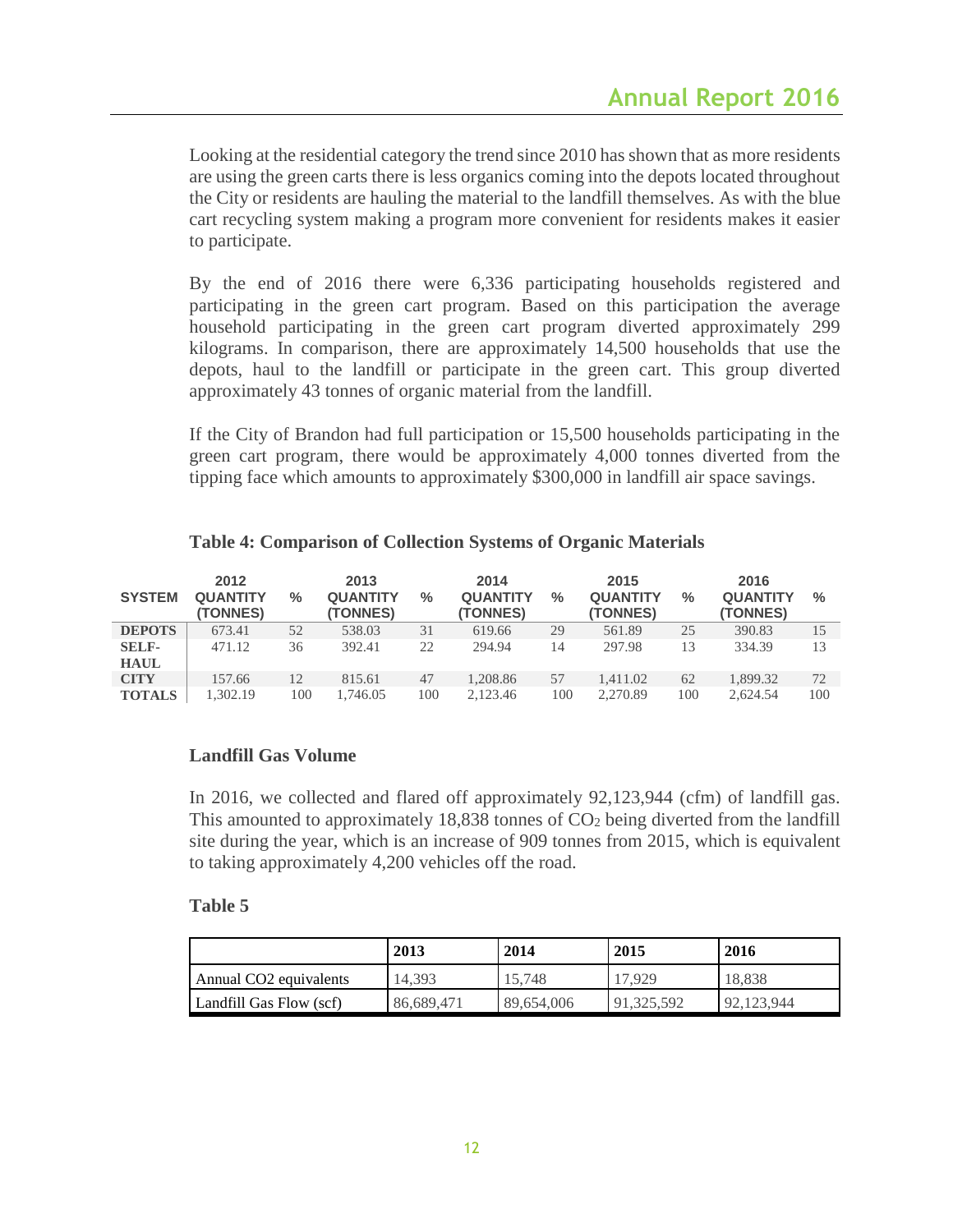#### **Landfill and Collection Equipment**

In 2016, the City of Brandon replaced their existing collection trucks with seven (7) new side-load trucks for solid waste collection in the city. The City also purchased a new compactor that is equipped with the VisionLink software application to monitor solid waste compaction and placement in the cells.

One of the two loaders used at the landfill site and for clearing snow in back lanes was replaced with a new loader in 2016 and one of the front load collection trucks to service the depots was replaced as well.

# **Waste Reduction and Diversion Initiatives**

#### **Residential Drop-off Area**

At the Eastview Landfill Site there are a number of areas that are used for residential and commercial customers. Outside of the entrance gate, there are containers located for the drop-off of mixed recycling as well as yard waste.

Inside the landfill customers are able to drop off grass, trees, wood, metal, tires and glass in separate piles along the south side of the main landfill road. People delivering these items more often than not have loads mixed with other items that are non-recyclable. The scale operator is responsible for ensuring that each customer is notified of the need to separate each material into the proper pile and not to contaminate any pile with mixed refuse.

Customers entering the landfill with large amounts of recyclable materials are encouraged to deliver these items directly into the MRF.

#### **Recycling Depots**

The recycling depot system was first implemented in the City of Brandon in 1990. At that time there was only 3 locations for drop off and they were limited to only metals as that was the only product that could be sold locally. At that time materials were picked up on a weekly basis.

At its peak before the introduction of the new collection system nine (9) depots were located around the City of Brandon for residents to drop off their recyclable materials. The need to service these sites also grew from weekly to daily collection.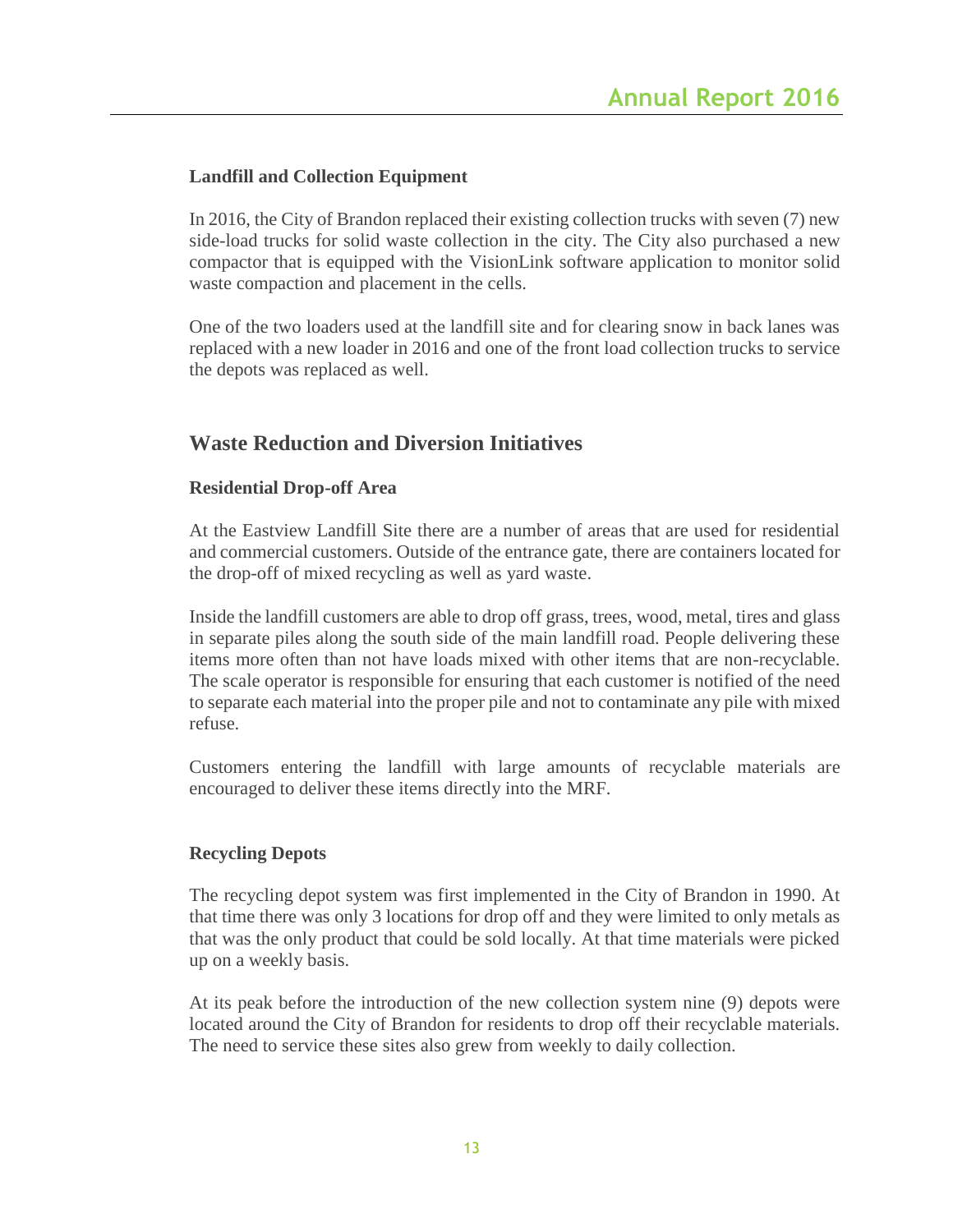A major downfall of the depot network is the amount of illegal dumping that occurs at these sites. This has a negative impact on our recycling efforts as many loads become contaminated and valueless. We tend to see large volumes of items that are not recyclable end up at the depots. In 2016, the City of Brandon collected 492.18 tonnes of recyclable materials from its network of depots located throughout the City. The location of depots that accept recyclable materials are:

- 1. Sportsplex
- 2. 34<sup>th</sup> and Victoria
- 3. Capitol Theatre
- 4. Eastview landfill

As well as recyclables we also pick up compost at the depots, at these locations:

- 1. Sportsplex
- 2. 34<sup>th</sup> and Victoria
- 3. Westridge community center
- 4. 1<sup>st</sup> and Richmond
- 5. Rideau park
- 6. Eastview landfill

In 2016, the City purchased twenty (20) new depot bins that are compatible with the front load truck that services the depots.

#### **E-Waste**

In June of 2007, the City of Brandon in partnership with Green Manitoba started a pilot project to start an E-waste collection program for residential customers. This program would run from May to the end of September each year and became a year round program in 2010. City staff stack each item on pallets and secures them for travel. Once enough products are collected to fill a truck, it is delivered to the Exner E-waste facility in Elie Manitoba for processing. Approximately 147.23 tonnes of E-waste was diverted from the landfill in 2016, which is a decrease from the 178.52 tonnes collected in 2015.

In May of 2009 Green Manitoba announced, in a press release, that we would be moving from a pilot project to a year round program with 11 sites around the province, including Brandon.

#### **Tires**

Tire Stewardship Manitoba was launched in April of 2008 as a not-for-profit organization to help manage the problem of scrap tires. In 2016, 28.16 tonnes of scrap tires were removed from the Eastview Landfill Site which is down from the 522.06 tonnes removed in 2015. The reason for this decrease in the quantity of tires removed is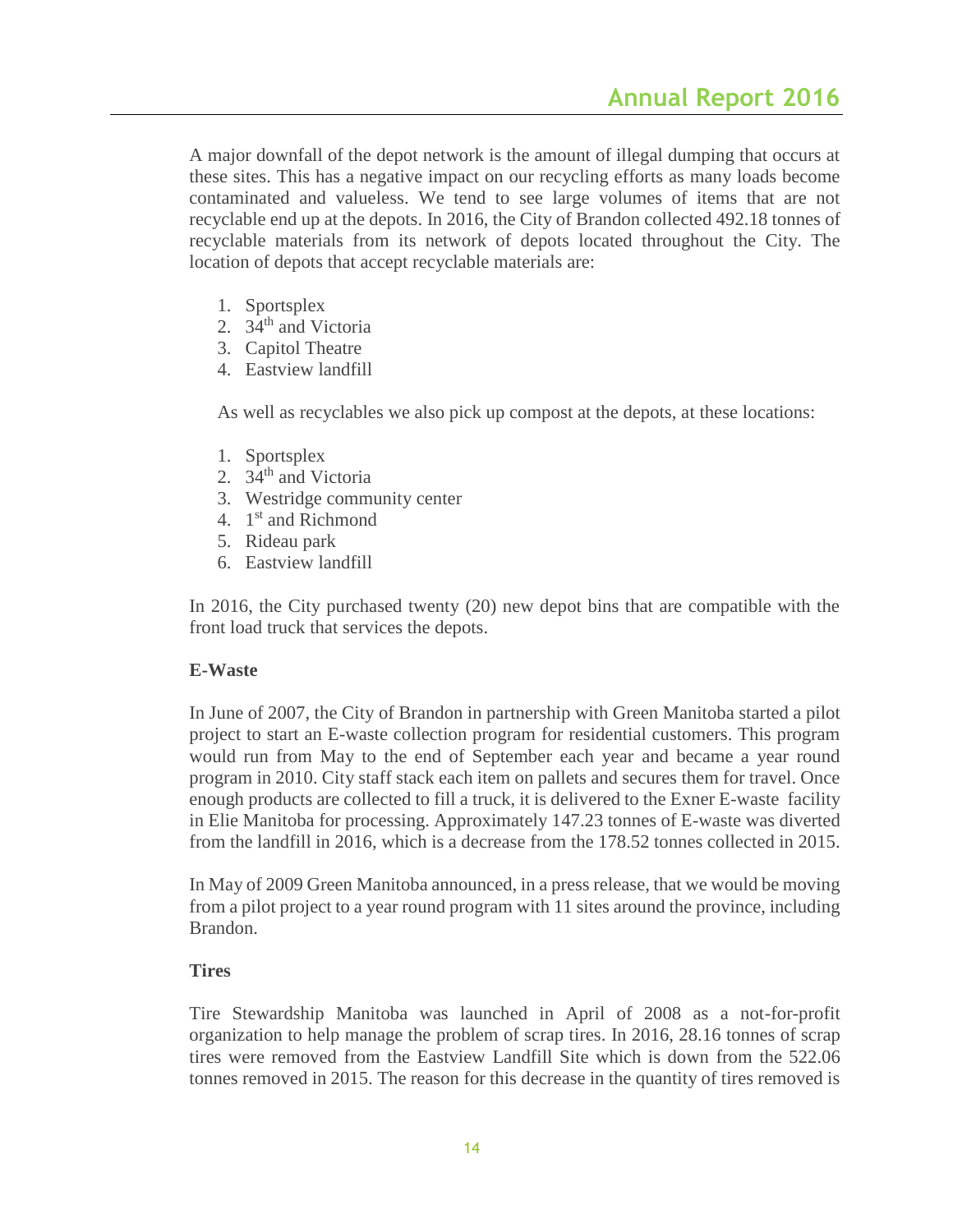due to the fact that the backlog of stockpiled tires was removed at the end of the 2015 calendar year thus skewing the quantity logged for 2015.

Properly managed scrap tires reduce environmental risk and create jobs and economic opportunities in Manitoba. Manitoba's scrap tire products are sold locally and internationally. Scrap tires can be used to make flooring products for agricultural, recreational, and industrial use. They are used for artificial turf fields, rubberized asphalt, blast mats, geo-technical projects and energy recovery."

#### **Metals**

In 2016, 580.40 tonnes of metal was removed from the Eastview Landfill site by Gerrard Metals which is an increase from the 387.33 tonnes removed from the site in 2015. All metals diverted and collected at the landfill site are loaded and hauled by Gerrard Metals for processing and then delivered to the end market.

#### **Freon removal**

In 2016, 641 Freon devices were delivered to the Eastview landfill for proper disposal, which is an increase compared to the 567 devices delivered to site in 2015. The Freon devices are currently being stored in a segregated location at the Eastview landfill until the City of Brandon has issued and awarded a bid opportunity to a third-party to both remove and destroy the Freon from the device and then recycle the components of the device. It is anticipated that this bid opportunity will be issued and awarded in 2017.

#### **Extending Landfill Life**

The main purpose in providing alternatives to disposal is to ensure the health and safety of residents not only in Brandon but that may be impacted by potential impacts to ground water supply. Through these efforts we gain the added benefit of extending the life of our current landfill. In the hierarchy of waste there are 7 options for handling waste with the least favored being disposal and the preferred option being prevention.

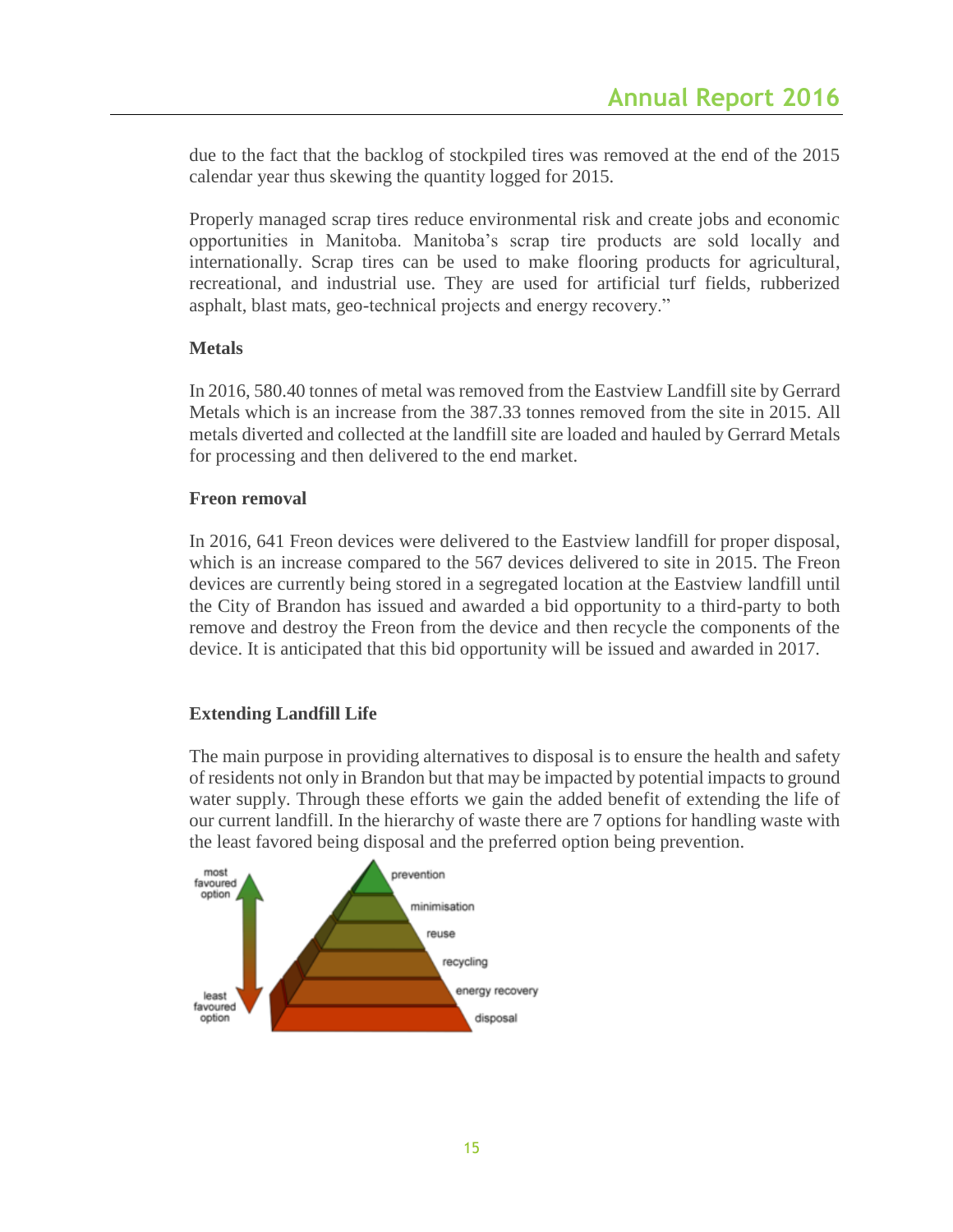# **Environmental Protection Programs – Monitoring and Reporting**

#### **Leachate Management**

In 1994 the Sanitation Department developed its first lined waste cell in phase 7 of the cell development plan. This cell was lined using a clay max liner. In addition to the liner a Leachate collection system was included in the design of this cell. The purpose of this collection system was to insure that Leachate that is produced as a result of precipitation and snow melt is contained on site before it can have a negative impact on the surrounding environment.

Also there are 8 manholes around the perimeter of the landfill that collects leachate before it is able to migrate into the ground water offsite.

Leachate is defined as the product of water percolating through refuse and collected in a lined refuse cell with perforated pipes that collect the Leachate and transport it to a manhole.

In addition to phase 7 completed in 1994 phases 11, 12 & 13 all drain into a manhole at the North end of cell 7, where it is then pumped directly to the Leachate storage tanks located directly west of the old scale building. This occurs approximately seven (7) months of the year.

Phases 8, 9 & 10 have been closed and capped with 3 to 5 feet of clay. We are not seeing the volume of Leachate coming out of these cells that we did when they were active.

This has reduced the need to have the manholes pumped on a regular basis. Where we used to pump these manholes weekly and sometime daily during periods of high precipitation we are now only required to pump as needed.

Development of cell 13 was planned in conjunction with cell 11 so that Leachate produced from cell 13 runs into cell 11 and then drains to the manhole at the north end. Once Leachate is contained in the storage tanks the waste water treatment facility can control the flow of the Leachate to its site for treatment.

#### **Surface/ Ground Water Monitoring Program**

In 2015, the ground water monitoring contract was issued for tender and KGS group was awarded the contract to conduct a 3 year groundwater and surface water monitoring program at the Eastview Landfill Site. According to the contract, 30 groundwater wells (27 on site and 3 off site) and 3 surface water locations were sampled in June 2016. The monitoring well locations are shown on the landfill map provided in Appendix 1.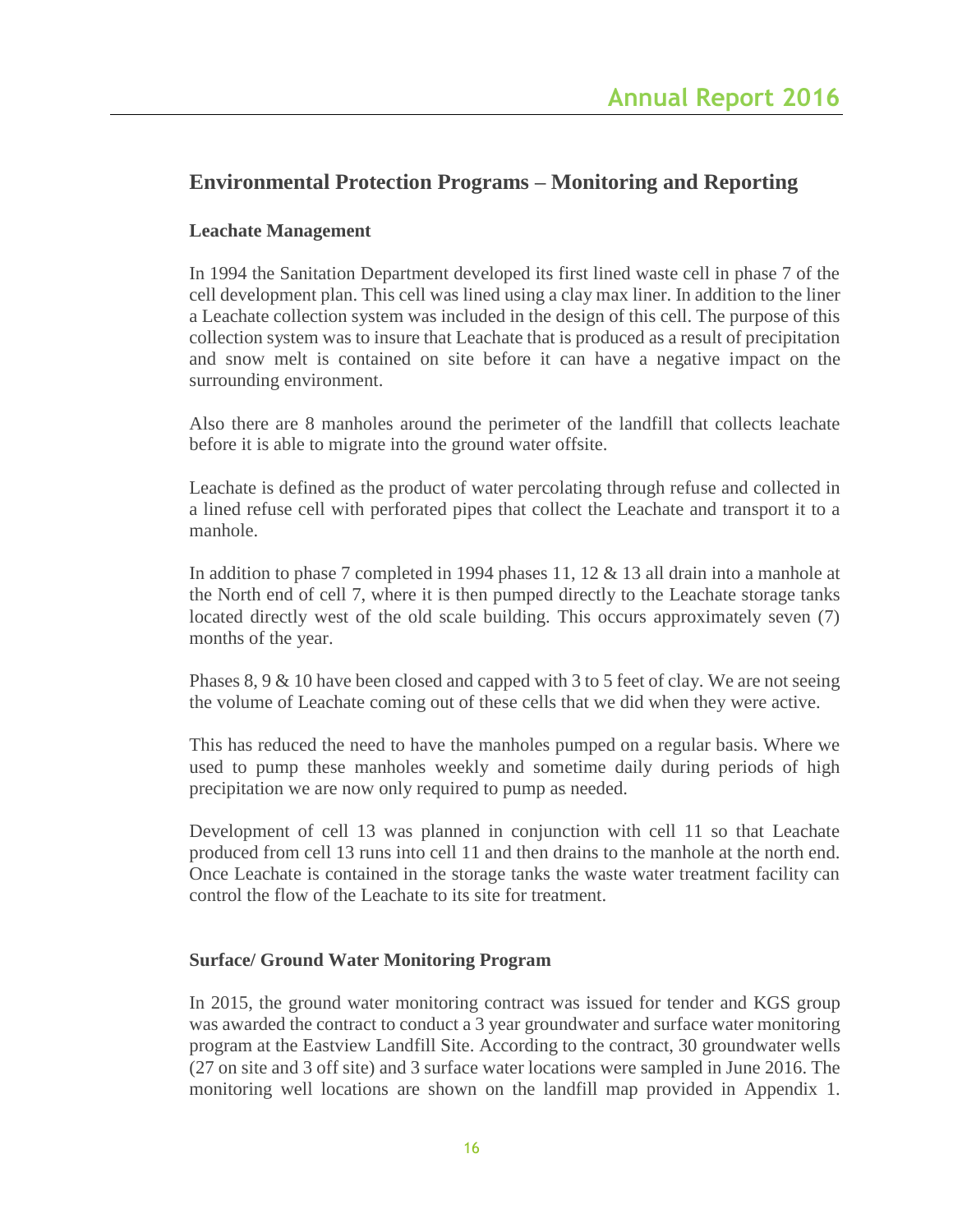Sampling will be completed in compliance with Sampling Protocols established in the Manitoba Conservation Guideline NO94-01-E. A copy of the report shall be provided with this annual report.

#### **Contaminated Soil Remediation Facility (S.R.F.)**

Located at the landfill site north of the lime sludge pile is the soil remediation facility. At this location, contractors deliver soil contaminated with hydrocarbons from soil remediation projects or environmental accident sites. Soil is considered contaminated when it is found to be above the required CCME Guidelines.

The material is treated on site with the use of a rome plow attached to a track type dozer and once the level of hydrocarbons meets the guidelines stated in Guideline 96-05, Treatment Disposal of Petroleum Contaminated Soil, June 1996, revised April 2002, it becomes a beneficial product that can then be used as cover material in the cell. Eastview landfill received 1,619.08 tonnes of contaminated soil in 2016.

The site at the landfill has been developed to ensure that any surface water runoff is captured in the retention pond at the North end of the landfill.

#### **A. Soil Receiving and Placement**

The main objective of the S.R.F at the Eastview Landfill is to reduce hydrocarbon concentrations to acceptable levels such that the soils are suitable for appropriate re-use.

A permit is required for disposal of contaminated soils. Permits are sold and issued by the City of Brandon. Any loads of contaminated soil arriving at the landfill without a proper permit will not be accepted for remediation. The supervisor may also request lab analysis reports from the company doing the excavation.

#### 1. Low Concentration Levels

Contaminated soil which contains levels below Manitoba Level III criteria for soil will be used directly as landfill cover material upon approval by the Site Supervisor and the local regional office of Manitoba Environment.

#### 2. Permits

Upon arrival of a load of contaminated soil with proper permits, the Scale Operator shall record the permit number and attach it to any weigh tickets relating to the permit for documentation and invoicing.

#### 3. Location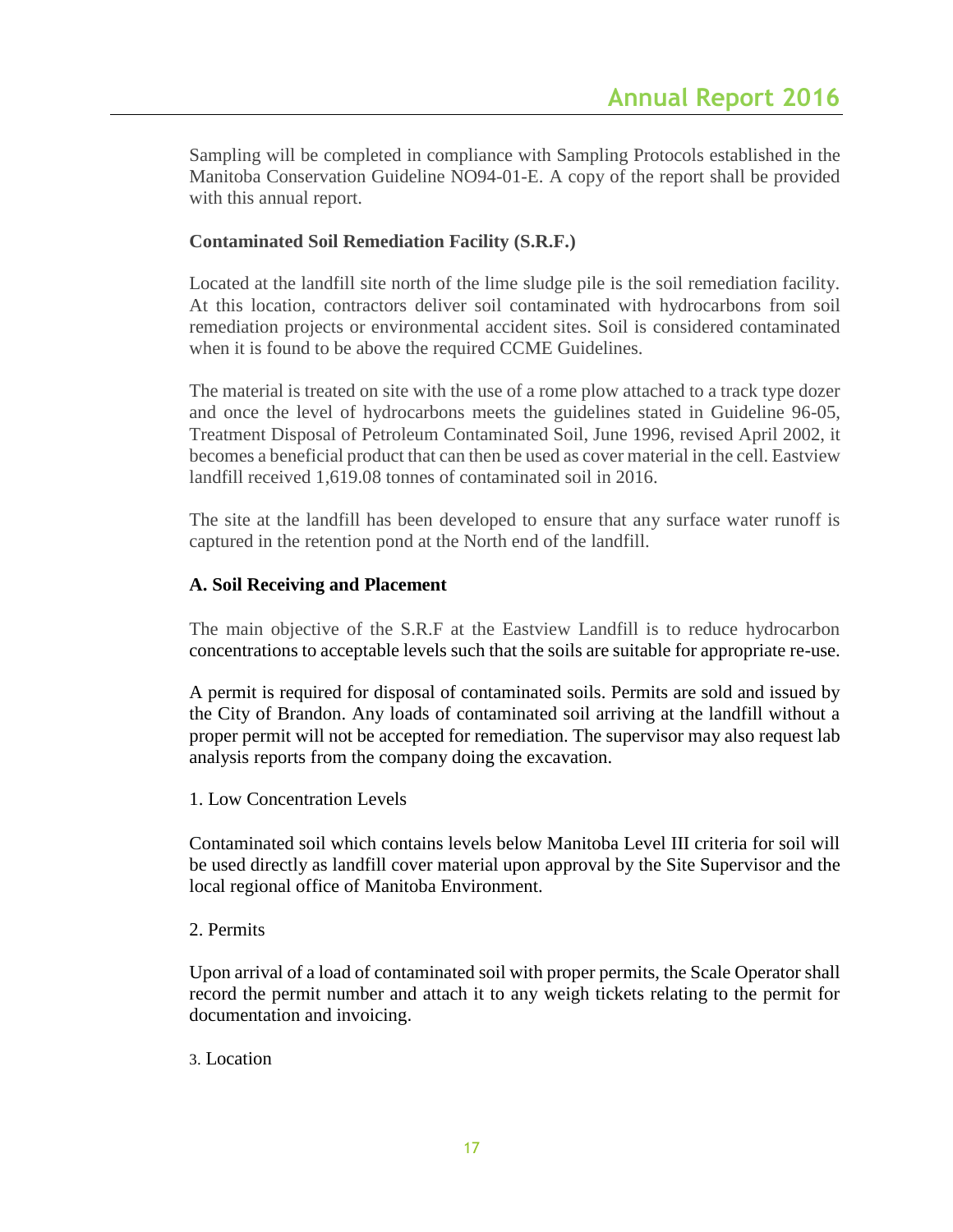The S.R.F is clearly marked by signs and marker posts to prevent unauthorized access onto the treatment area and possible disturbance or compaction. When the driver is unfamiliar with location and placement procedures for the soil remediation facility, the Scale Operator shall radio the site supervisor or any available site personnel to escort the driver to the S.R.F area and place the load accordingly depending on the particular type of contaminate.

#### 4. Load Placement

All loads placed in the treatment area should be spread in an even layer in a manner that avoids compaction and inter-mixing of different soil shipments. Occasionally (depending on placement area available) soil may be placed in windrows which should not exceed 1 m in height. The windrows will require periodic mixing in a similar fashion to a treatment layer.

#### **B. Soil Remediation Procedures**

#### 1. Treatment Layer

The final thickness of the treatment layer normally should not exceed 300 mm or the effective mixing depth of on-site equipment (rome plow), whichever is less.

#### 2. Debris

Boulders and other large debris should be removed from the treatment layer to avoid potential damage to the tilling/aeration equipment, and to provide for optimum soil tillage.

#### 3. Aeration

Handling of material will be done by employees that have read and understands the proper handling techniques that have been put forward in the GOG's and SOP's . The material is to be aerated by our rome plow which will be pulled with a track type dozer. Depending on the stability of soil more than 1 pass may be required to turn and fully aerate the impacted soil.

#### 4. Irrigation

The treatment layer shall be thoroughly aerated (mixed) on a regular basis. In most cases, a tillage frequency of 1 to 2 weeks should provide optimum soil aeration. Periodic irrigation of the treatment layer may be necessary to avoid desiccation or prevent excessive windblown dust. However, saturation of the soil should be avoided to prevent run off from occurring and potential migration of contaminates outside S.R.F facility.

#### 5. Equipment Contamination

After material has been aerated, the rome plow is to be placed in an area that will not interfere with ongoing work but must remain in the soil remediation facility. The track type dozer must be cleaned off so no contaminates leave the area and have the chance of falling off and contaminating other areas.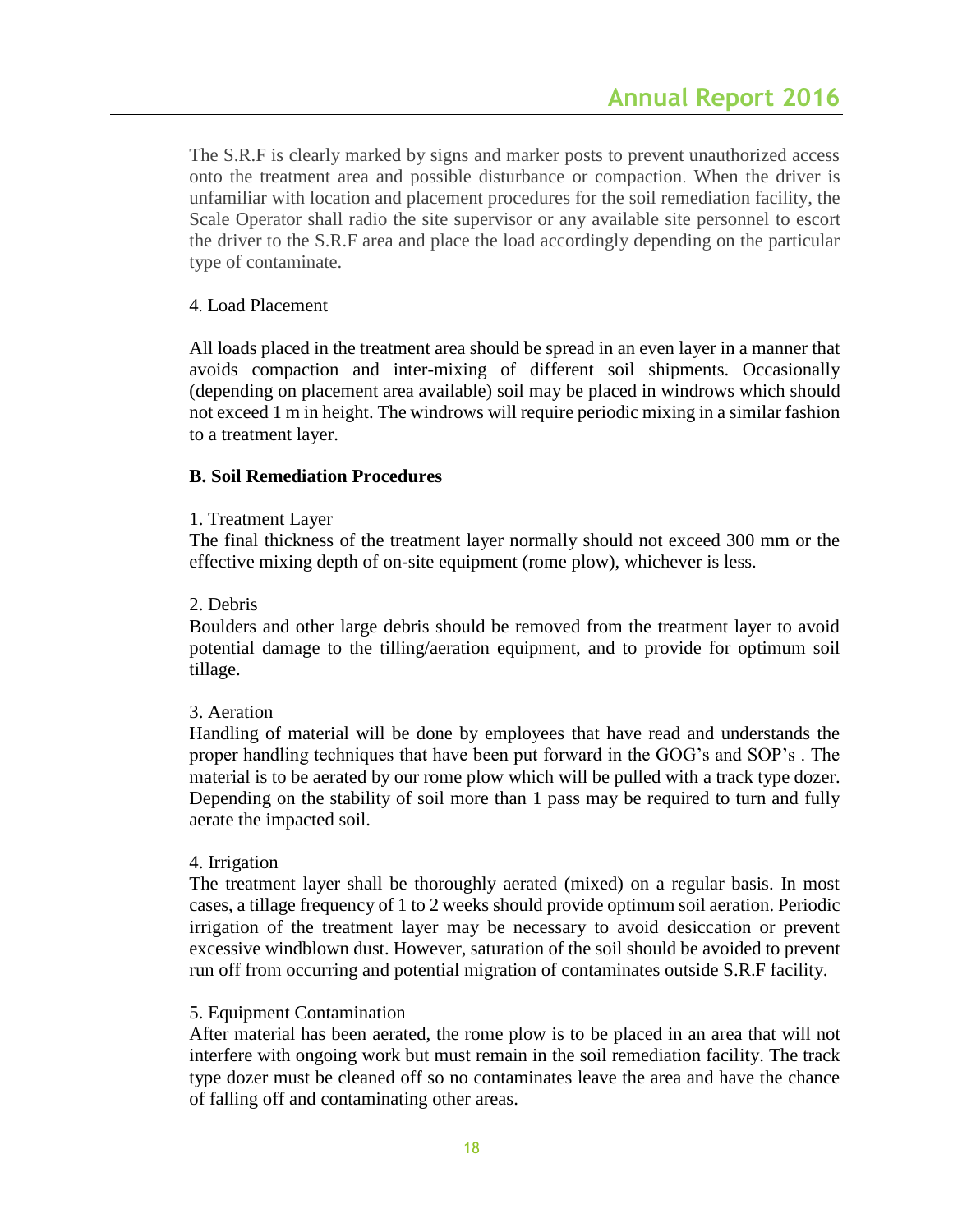#### **C. Inspections and Maintenance**

Regular inspections shall be made by the operator at the time of aeration. S/he will report to the site supervisor any:

-Erosion, slope increase or damage to the berms surrounding the S.R.F area.

-Excessive "ponding" of surface water.

-Improper placement of contaminated loads.

-Visible signs of migration or leaching of surface water and/or contaminates.

Once reported to the supervisor s/he shall take corrective actions to insure the proper maintenance of the S.R.F

#### **D. Surface Water Management**

The Eastview Landfills S.R.F is designed to contain internal storm runoff and seepage in order to prevent offsite losses. Surface water is controlled by the use of ditches, along with a properly graded land surface. Prior to any discharge or removal of impounded surface water from the PCS treatment facility, thorough laboratory testing of the water for petroleum hydrocarbon compounds will be conducted and the results reviewed by Manitoba Environment.

#### **E. Monitoring and Reporting**

All contaminated soil material entering the landfill will be weighed and logged at the scale by the scale attendant. The attendant will log where the material originated, the hauler that has brought the material into the site and the final placement of the load. The weigh scales software program can generate reports on any contaminated soil entering the landfill based on a variety of parameters.

E.g. Origin, Company, Hauler, type of material etc.

Information is also transferred to an Excel spreadsheet by the Scale Operator at the end of each shift.

#### **Household Hazardous Waste (HHW)**

Since 1999 the City of Brandon in partnership with the Rotary Club of Brandon has been operating twice yearly HHW collection depots at the public works complex on Richmond Avenue East. Residents are encouraged to drop off any unwanted Household Hazardous Waste so that it can be disposed of in an environmentally responsible manner.

Starting on May  $1<sup>st</sup>$ , 2012 the first phase of the Product Care Manitoba program was implemented with the following locations being allowed to accept paint and/or fluorescent lights for disposal.

1. Windsor Plywood – Paint only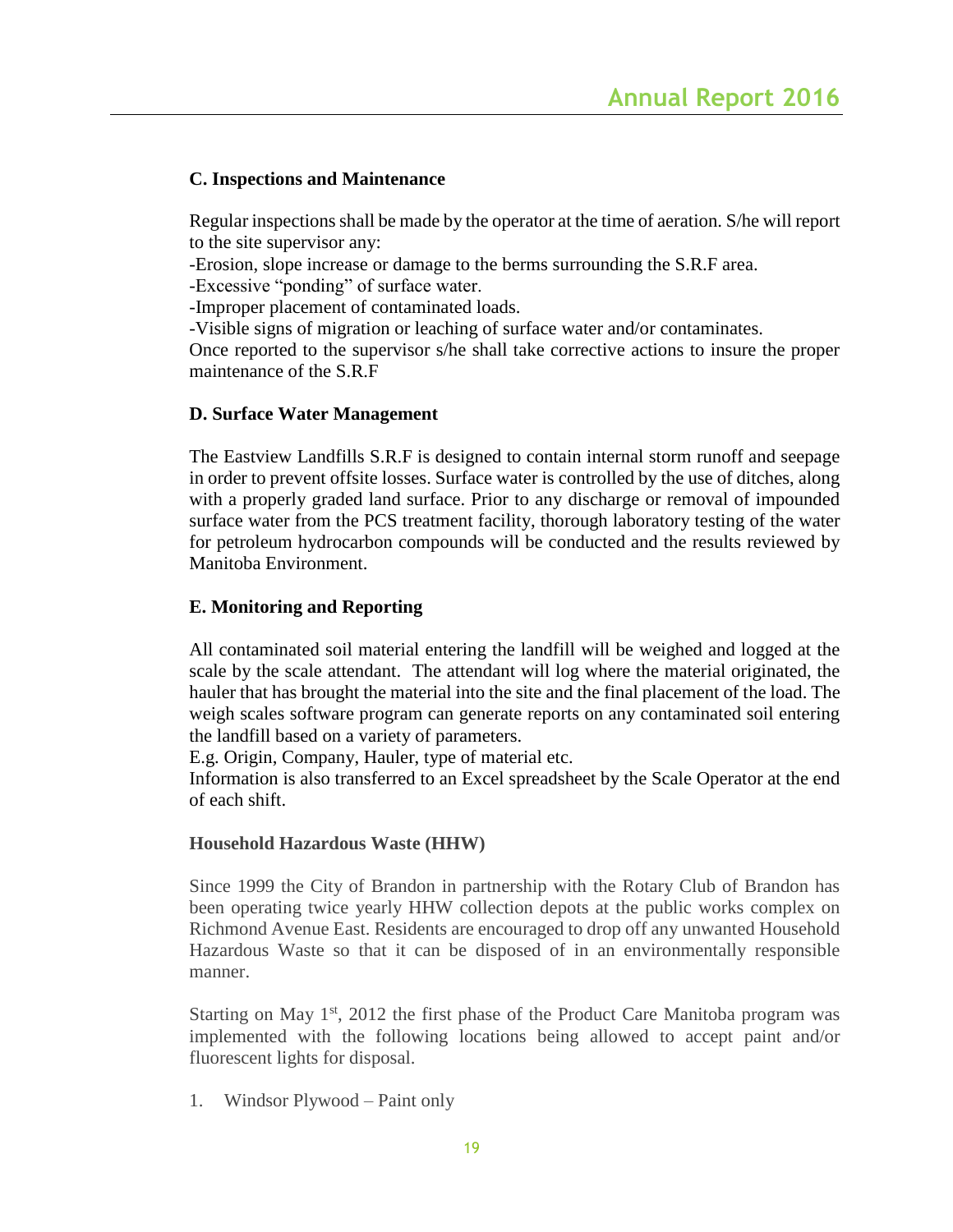- 2. J & G Rona paint only
- 3. Janzen's Paint & Decorating paint only
- 4. General Paint paint only
- 5. Brandon Home Hardware paint only

The new HHW that was set up at the landfill in the fall of 2012 has seen a steady flow of visitors to the facility since it has opened. Landfill staff have been provided training from Product Care Manitoba and Miller Environmental during regular site visits to ensure the safe and proper handling of these potentially dangerous products takes place.

This program accepts the following:

- 1. Fluorescent lights
- 2. Flammable liquids/waste gasoline
- 3. Pesticides
- 4. Corrosives
- 5. Physically hazardous materials such as non-refillable gas cylinders

This program is operated by product care on behalf of product manufacturers and retailers in Manitoba in response to the provincial Household Hazardous Material and Prescribed Material Stewardship Regulation.

The cost of the Manitoba HHW program is fully funded by Environmental Handling Fees that manufacturers and retailers pass onto the consumer. The current fees for this program are as follows:

#### **Flammables**

| 750 ml or less             | \$0.05 |
|----------------------------|--------|
| $751$ ml $-1$ litre        | \$0.10 |
| $1.01$ litres $-2$ litres  | \$0.20 |
| $2.01$ litres $-4$ litres  | \$0.40 |
| $4.01$ litres $-10$ litres | \$1.00 |
| <b>Aerosols</b>            |        |

| $1 - 75$ ml     | \$0.01 |
|-----------------|--------|
| 76 ml – 200 ml  | \$0.05 |
| 201 ml and over | \$0.10 |

#### **Pesticides**

| Less than 10 ml or $g$ | \$0.01 |
|------------------------|--------|
| $0.01 - 0.89$ l or kg  | \$0.60 |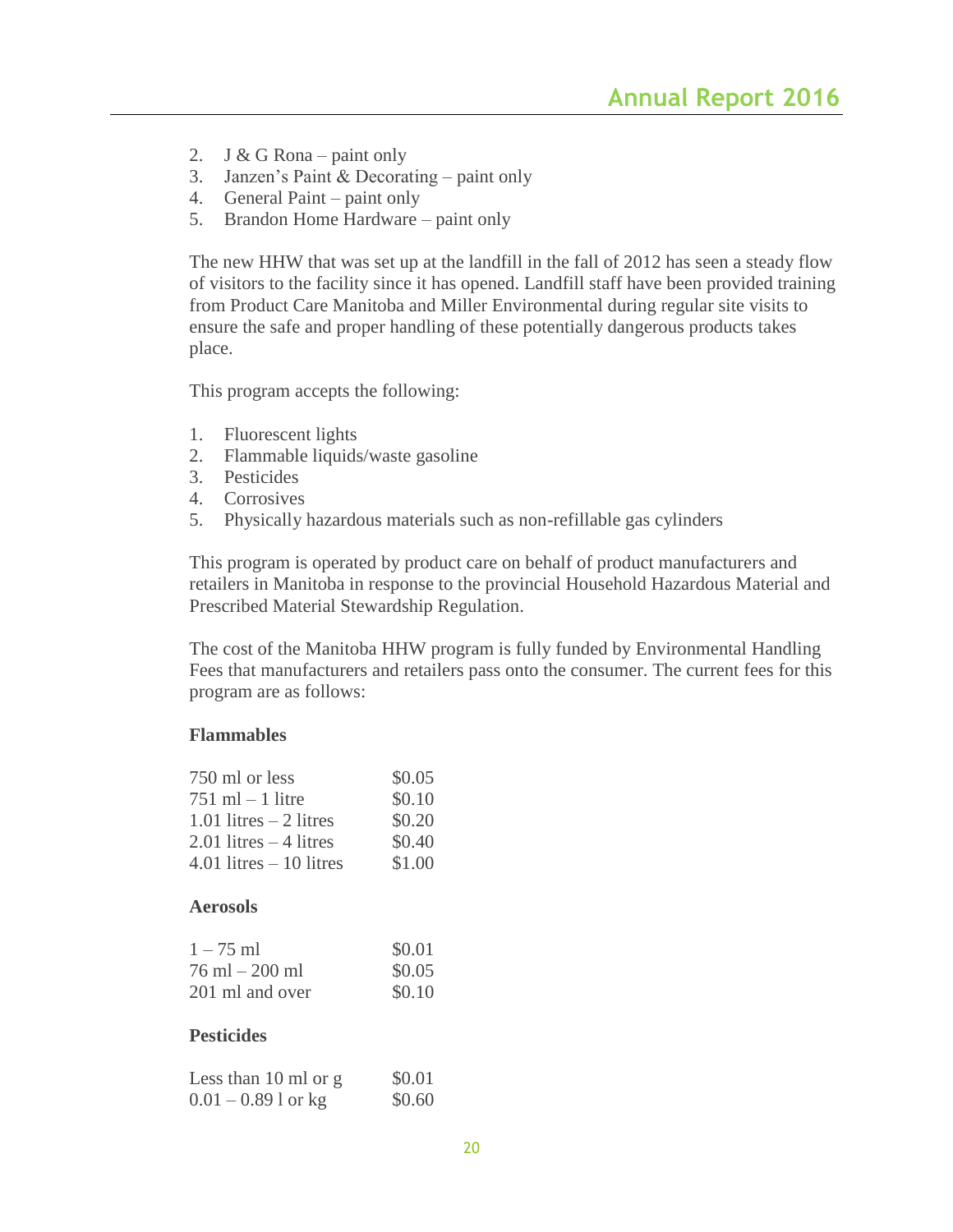| $0.9 - 1.791$ or kg | \$1.20 |
|---------------------|--------|
| $1.8 - 101$ or kg   | \$2.40 |

#### **Toxics**

| $0.75$ l or kg or less | \$0.05 |
|------------------------|--------|
| $0.751 - 11$ or kg     | \$0.10 |
| $1.01 - 21$ or kg      | \$0.20 |
| $2.01 - 41$ or kg      | \$0.40 |
| $4.01 - 101$ or kg     | \$1.00 |

#### **Aerosols**

| $1-75$ ml or g     | \$0.01 |
|--------------------|--------|
| $76 - 200$ ml or g | \$0.05 |
| Over 201 ml or g   | \$0.10 |

#### **Corrosives**

| $0.750$ L or kg or less | \$0.05 |
|-------------------------|--------|
| $0.751 - 1$ L or kg     | \$0.10 |
| $1.01 - 2$ L or kg      | \$0.20 |
| $2.01 - 4$ L or kg      | \$0.40 |
| $4.01 - 10$ L or kg     | \$1.00 |

#### **Aerosols**

| 1 $-75$ ml or g    | \$0.01 |
|--------------------|--------|
| $76 - 200$ ml or g | \$0.05 |
| Over 201 ml or $g$ | \$010  |

## **Physically Hazardous**

| Per unit | \$0.50 |
|----------|--------|
|----------|--------|

#### **Eco Centre**

In 2016 a total of 10,600 litres of used oil, 1,000 litres of glycol, 828 kgs of used oil filters and 1,176 kgs of used oil and antifreeze jugs were collected at the Eco-centre. All used oil, filters and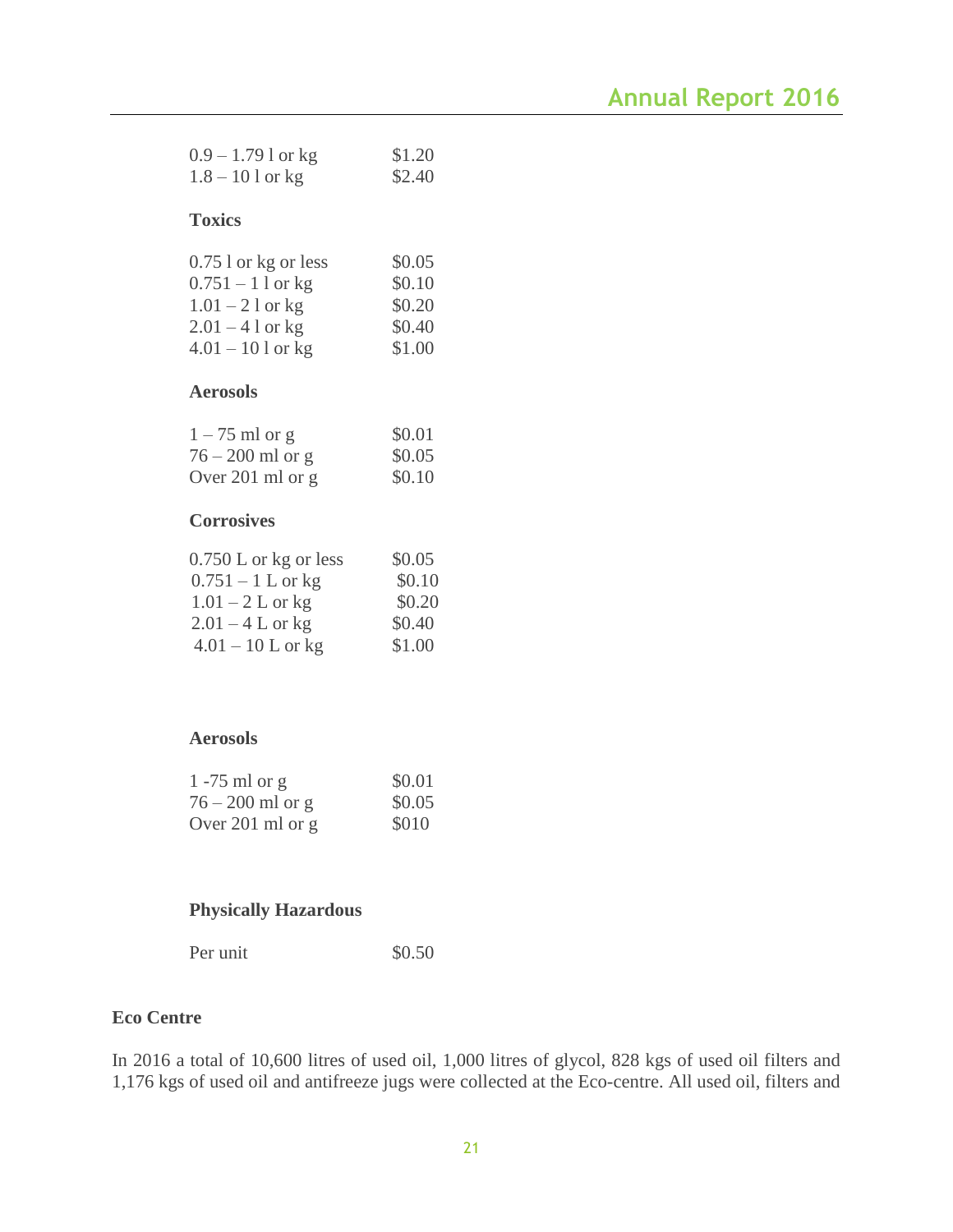containers are collected on a regular basis by **Green For Life Environmental** where they are taken to be processed and recycled into a valuable new product.

We had our annual Eco-center inspection on October 30, 2016 and the inspector was impressed with our facility considering we have an average of 940 customers dropping off oil each year.

# **Operational Information**

#### **Contingency Plan Implementation**

In February of 2008 the Sanitation department adopted its new Landfill Contingency/Emergency Response Plan in order to meet the requirements of its new operating permit. As required by the permit it was developed and shall be maintained in accordance with the Industrial Emergency Response Planning Guide (MIAC September, 1996)

In 2016, there were no major incidents that occurred at the Eastview Landfill.

#### **Weigh Scale Operations**

The scale is operated by staff that is trained on the weigh scale program (PC Scale) to help expedite the flow of traffic in and out of the landfill site. The PC Scale program was implemented in July of 2014. The scale operator is responsible to both monitor and control the material accepted into the landfill. If any loads are considered suspicious by the operator he/she shall communicate with landfill operators to more closely monitor unloading.

All loads are weighed on the inbound scale and weighed again on the out bound scale to get a net weight that customers are then billed according to City of Brandon Fee Schedule. The scale operator is also responsible for setting up new customers and updating existing customer information as required. The scale operator communicates with customers on the location that drop off will occur depending on the types and amounts of waste being delivered.

Based on information provided by the customer the scale operator shall segment loads by type of material to help determine the amounts of each type of waste that are entering the site on any given day. The scale operator shall also insure that all permits are taken out by haulers of special waste such as asbestos and contaminated soil to insure that safe disposal of this material takes place. Training of new staff on weigh scale operations takes place with guidance from the scale operator to insure that all procedures and tasks are being completed in a consistent manner. Training will take place to insure proper opening procedures takes place, account setup, weighing procedures, reporting standards are being met, monitoring of loads and proper closing procedures takes place.

#### **Nuisance Control**

When activity is noticed at the landfill we first determine the type of nuisance. Once this occurs we have two (2) courses of action that we take. The landfill manager will be notified of the type